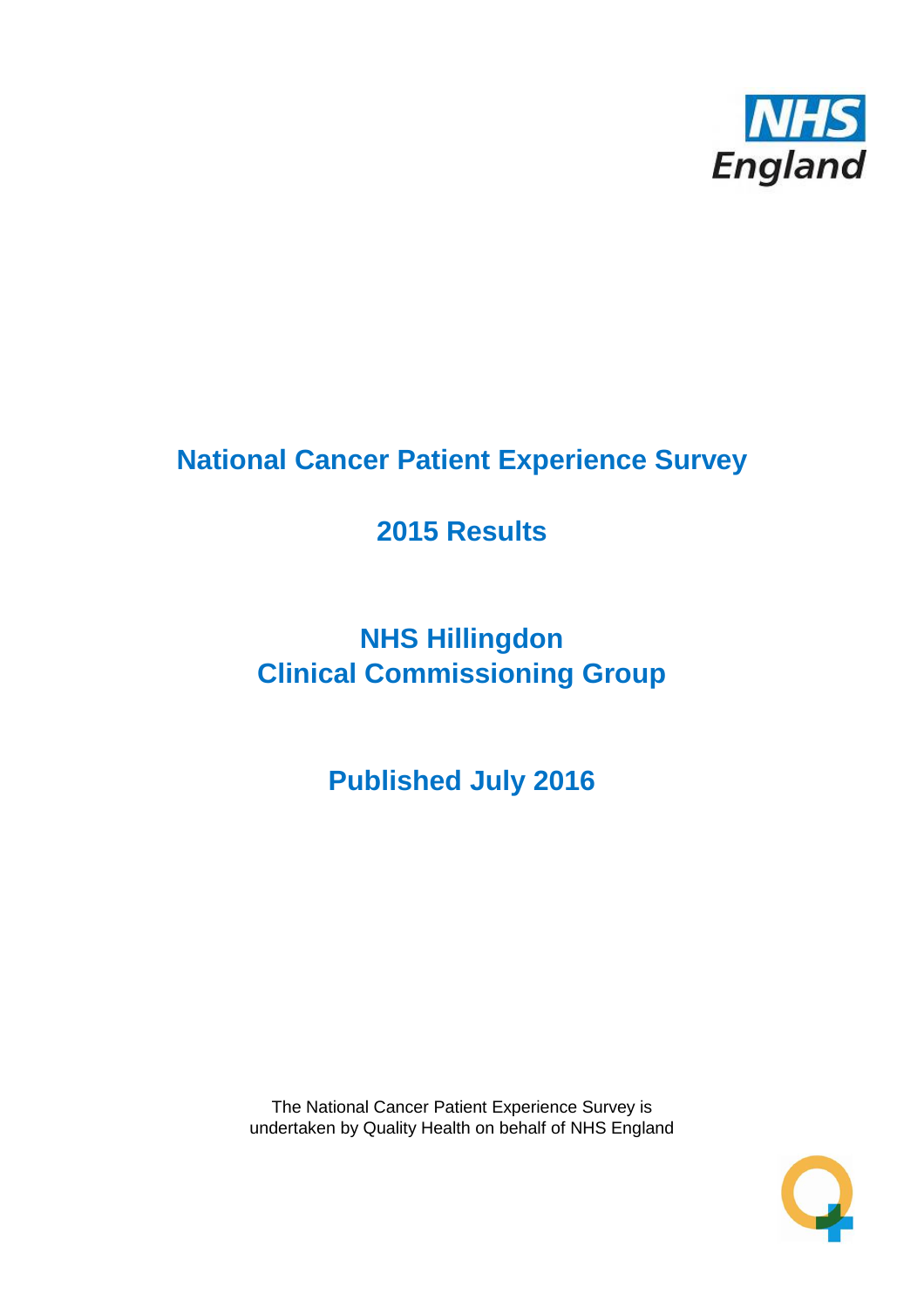#### **Introduction**

The National Cancer Patient Experience Survey 2015 is the fifth iteration of the survey first undertaken in 2010. It has been designed to monitor national progress on cancer care; to provide information to drive local quality improvements; to assist commissioners and providers of cancer care; and to inform the work of the various charities and stakeholder groups supporting cancer patients.

The survey was overseen by a national Cancer Patient Experience Advisory Group. This Advisory Group set the principles and objectives of the survey programme and guided questionnaire development.

The survey was commissioned and managed by NHS England. The survey provider, Quality Health, is responsible for designing, running and analysing the survey.

Full national results and other reports are available at www.ncpes.co.uk

Further details on the survey methodology and changes to the 2015 survey can be found in the Annex. Note that a number of significant changes were made to the 2015 survey so caution should be taken in directly comparing data from the 2015 survey to the findings of the previous CPES surveys. No comparisons with previous surveys are presented in this report.

#### **This report**

The report shows how this CCG scored for each question in the survey, compared with national results. It is aimed at helping individual CCGs to understand their performance and identify areas for local improvement.

Note that responses for questions with 1-20 respondents have been suppressed. This is to protect patient confidentiality and because uncertainty around the result is too great.

#### **Data tables**

The data tables presented in this report show the following for each question:

- **Column 1** shows the number of respondents to this question
- **Column 2** shows the unadjusted 2015 score for this CCG
- **Column 3** shows the case-mix adjusted 2015 score for this CCG
- **Column 4** shows the lower limit of the expected range of scores for this CCG (the top of the pale blue section on the Comparability chart - see below)
- **Column 5** shows the upper limit of the expected range of scores for this CCG (the bottom of the dark blue section on the Comparability chart - see below)
- **Column 6** shows the National Average score for this question.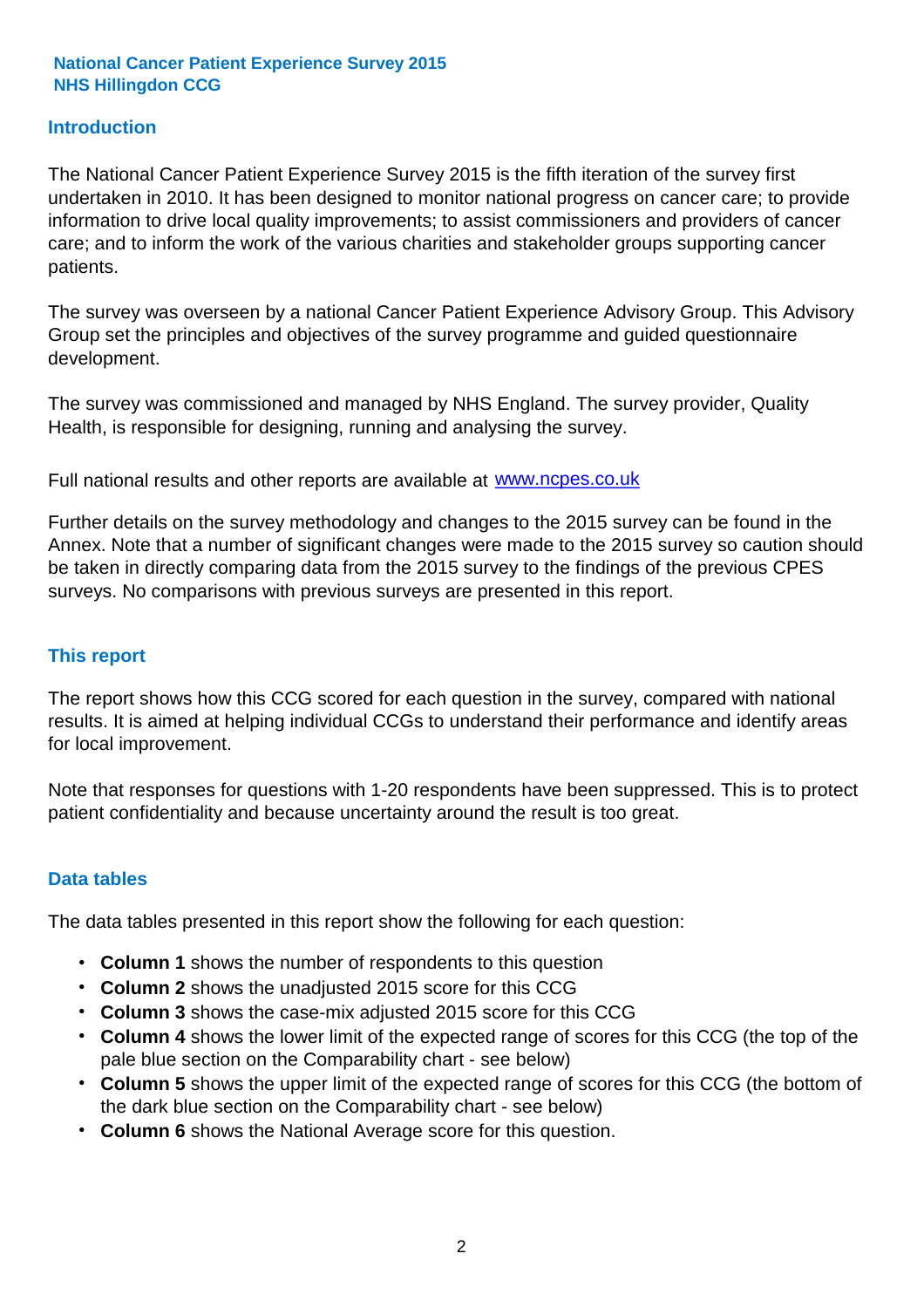Results for individual response options are presented in the detailed data tables **WWW.ncpes.co.uk** Confidence Intervals for unadjusted and case-mix adjusted data are provided in these tables.

Expected ranges and 95% Confidence Intervals highlight the uncertainty around the results. The size of the expected ranges and confidence intervals will be different for each question, and depends on the number of respondents and the range of their responses.

For further details on case-mix adjustment and the scoring methodology used, please refer to the Annex.

#### **Comparability charts**

For the 2015 survey, we have adopted the CQC standard for reporting comparative performance, based on calculation of "expected ranges". This means that CCGs will be flagged as outliers only if there is statistical evidence that their scores deviate (positively or negatively) from the range of scores that would be expected for CCGs of the same size.

The Comparability charts in this report show a bar with these expected ranges (in grey), higher than expected (in dark blue), and lower than expected (in pale blue). A black dot represents the actual score of this CCG.

The same colour convention has been used in Column 3 of the Data tables.

For further details on expected ranges, please refer to the technical document at **www.ncpes.co.uk** 

#### **Tumour group tables**

The final set of tables in this report show the scores for each question for each of the 13 tumour groups, with a comparative national score for that tumour group.

These breakdowns are intended as additional information for CCGs to understand the differences between the experiences of patients with different types of cancer. The numbers are generally relatively small and may not be statistically significant. They should therefore be treated with some caution.

#### **Notes on specific questions**

Question 5 in the survey has not been scored. However, the unscored data is useful and has been published alongside the other results in this report. This question asked respondents to "tick all that apply". The results show all of the responses given including where respondents chose two or more options.

Questions used to direct respondents to different parts of the survey (questions 4, 17, 24, 27, 40, 43, 46) and other demographic and information questions are not reported.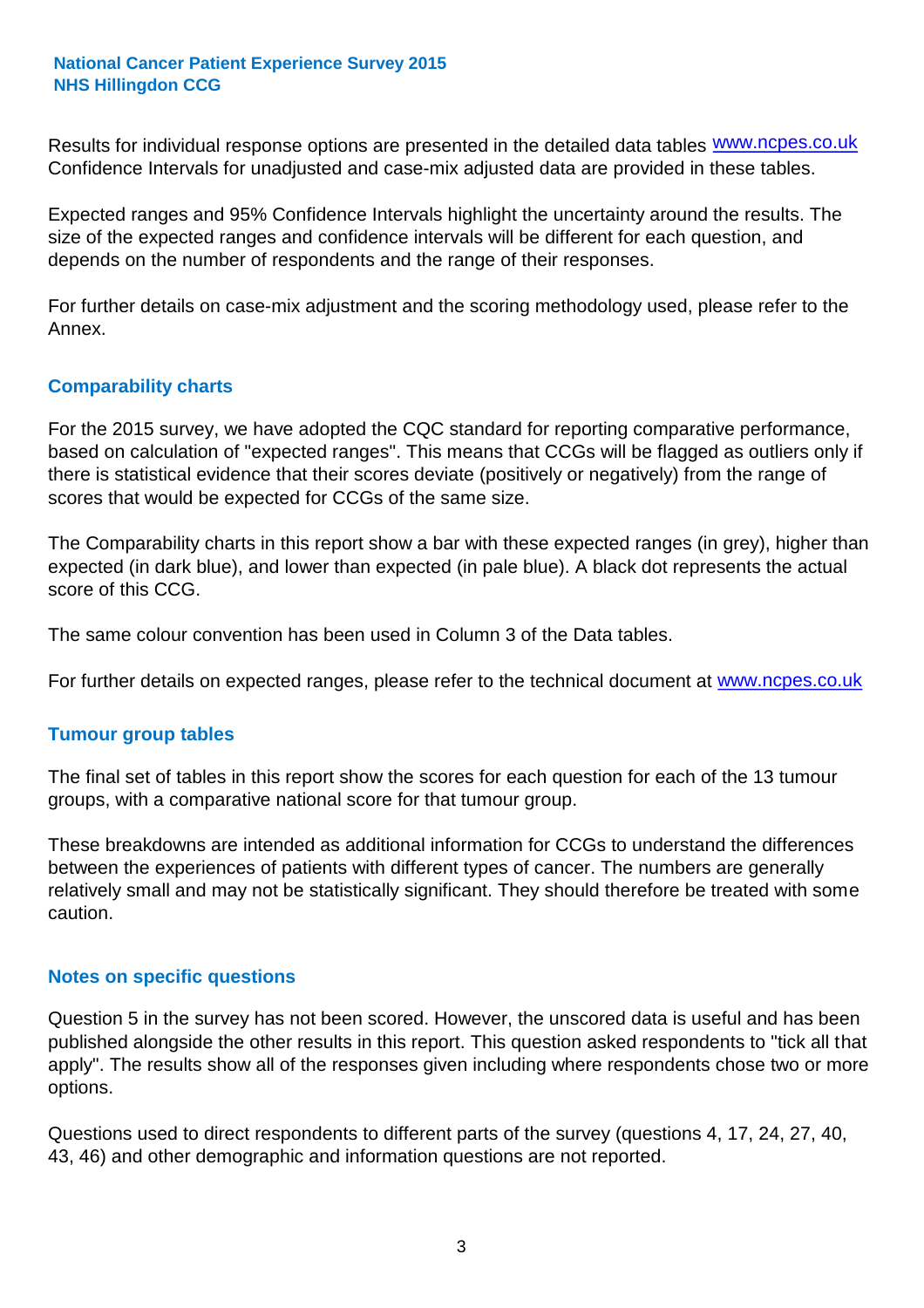#### **How to use the data**

Unadjusted data should be used to see the actual responses from patients relating to the CCG.

Case-mix adjusted data, together with expected ranges, should be used to understand whether the results are significantly higher or lower than national results.

Case-mix adjusted data, together with (case-mix adjusted) Confidence Intervals (presented in the detailed data tables **www.ncpes.co.uk**), should be used to understand whether the results are significantly higher or lower than the results for another CCG.

#### **Response rates**

Numbers of respondents by tumour group, age and gender can be found in the Annex.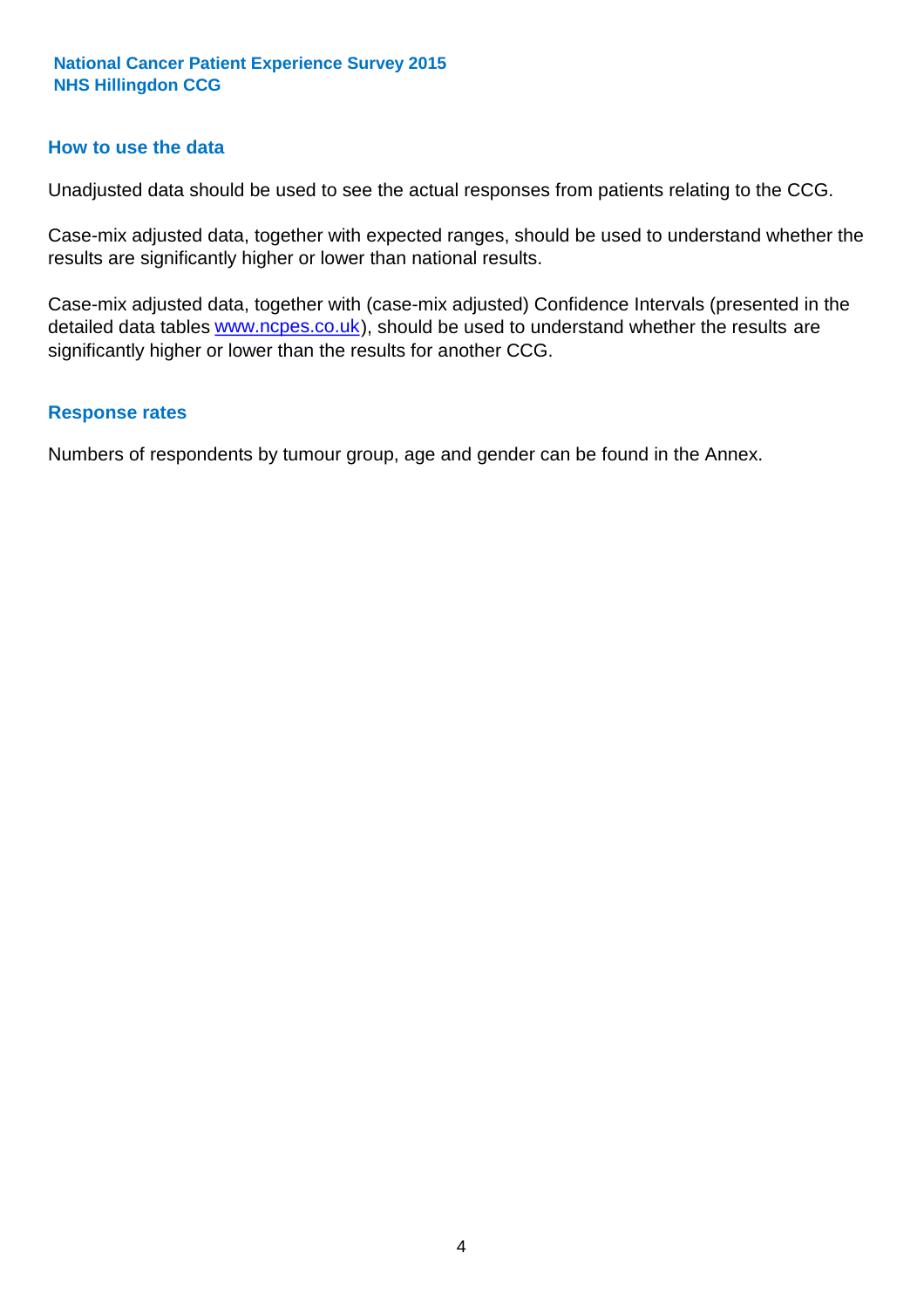## **Executive Summary**

average rating of 8.7. Asked to rate their care on a scale of zero (very poor) to 10 (very good), respondents gave an

The following questions are included in phase 1 of the Cancer Dashboard developed by Public Health England and NHS England\*:

- **78%** of respondents said that they were definitely involved as much as they wanted to be in decisions about their care and treatment
- **91%** of respondents said that they were given the name of a Clinical Nurse Specialist who would support them through their treatment
- when asked how easy or difficult it had been to contact their Clinical Nurse Specialist 87% of respondents said that it had been 'quite easy' or 'very easy'
- **86%** of respondents said that, overall, they were always treated with dignity and respect they were in hospital
- **94%** of respondents said that hospital staff told them who to contact if they were worried about their condition or treatment after they left hospital
- **59%** of respondents said that they thought the GPs and nurses at their general practice definitely did everything they could to support them while they were having cancer treatment.

Detailed results for these and other questions are set out in the sections that follow.

#### www.cancerdata.nhs.uk/dashboard

The questions were selected in discussion with the national Cancer Patient Experience Advisory Group and reflect four key patient experience domains: provision of information; involvement in decisions; care transition; interpersonal relations, respect and dignity. The figures presented above are all case-mix adjusted.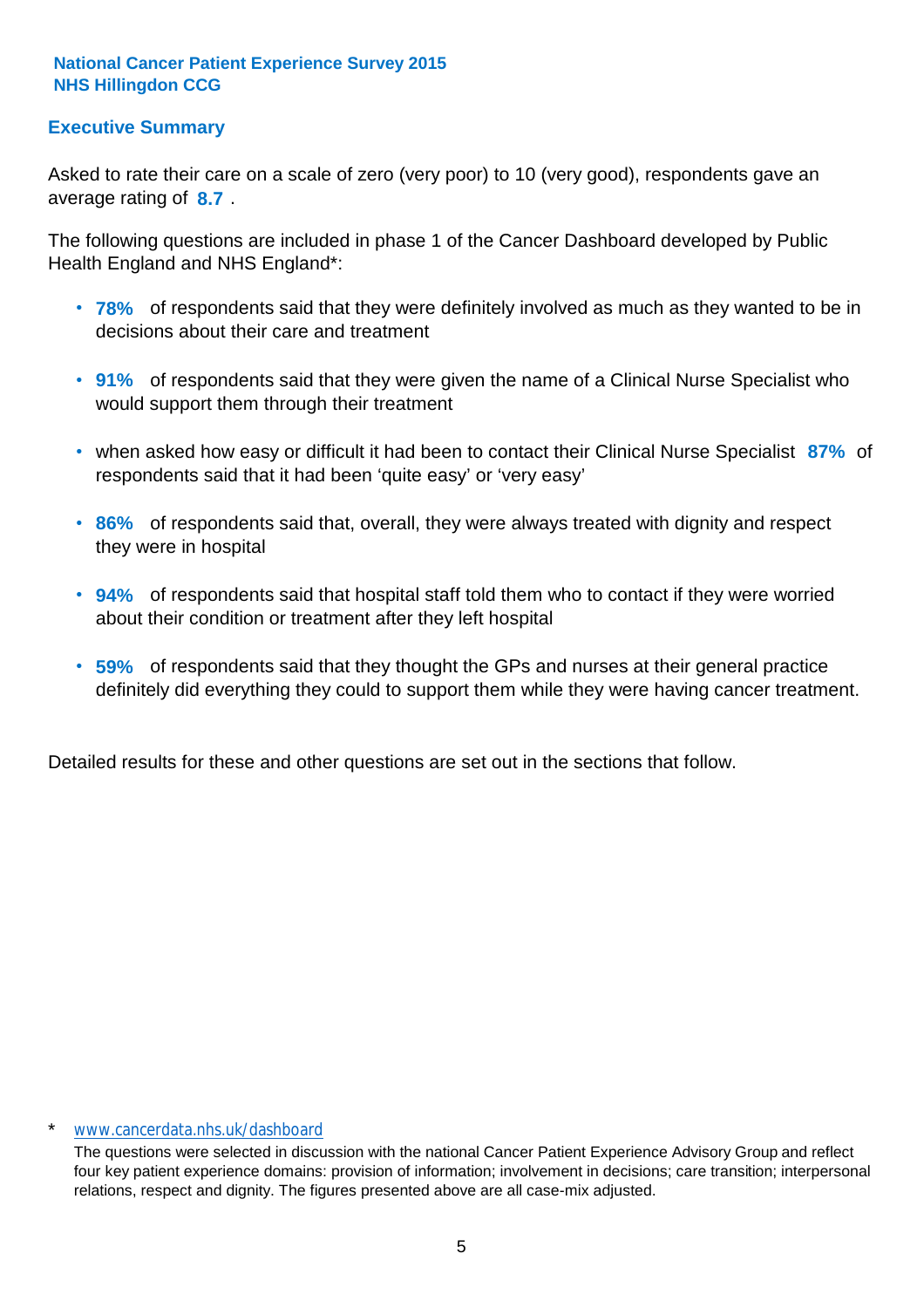## **CCG results**

## **Seeing your GP**



|    |                                                                |                                         |                             |               | 2015 Case-mix Adjusted     |                            |                           |
|----|----------------------------------------------------------------|-----------------------------------------|-----------------------------|---------------|----------------------------|----------------------------|---------------------------|
|    | Question                                                       | respondents<br>Number<br>$\overline{a}$ | 2015<br>Unadjusted<br>Score | 2015<br>Score | Expected<br>range<br>lower | Expected<br>range<br>dpper | National Average<br>Score |
| Q1 | Saw GP once / twice before being told had to go to<br>hospital | 126                                     | 72%                         | 73%           | 68%                        | 83%                        | 76%                       |
| Q2 | Patient thought they were seen as soon as necessary            | 195                                     | 81%                         | 82%           | 77%                        | 88%                        | 82%                       |

|    |                                                                             |                                                 | No. |
|----|-----------------------------------------------------------------------------|-------------------------------------------------|-----|
|    |                                                                             | Yes                                             |     |
|    | Beforehand, did you have all the<br>information you needed about your test? | No, I would have liked more written information |     |
| Q5 |                                                                             | No, I would have liked more verbal information  |     |
|    |                                                                             | I did not need / want any information           |     |
|    |                                                                             | Don't know / can't remember                     |     |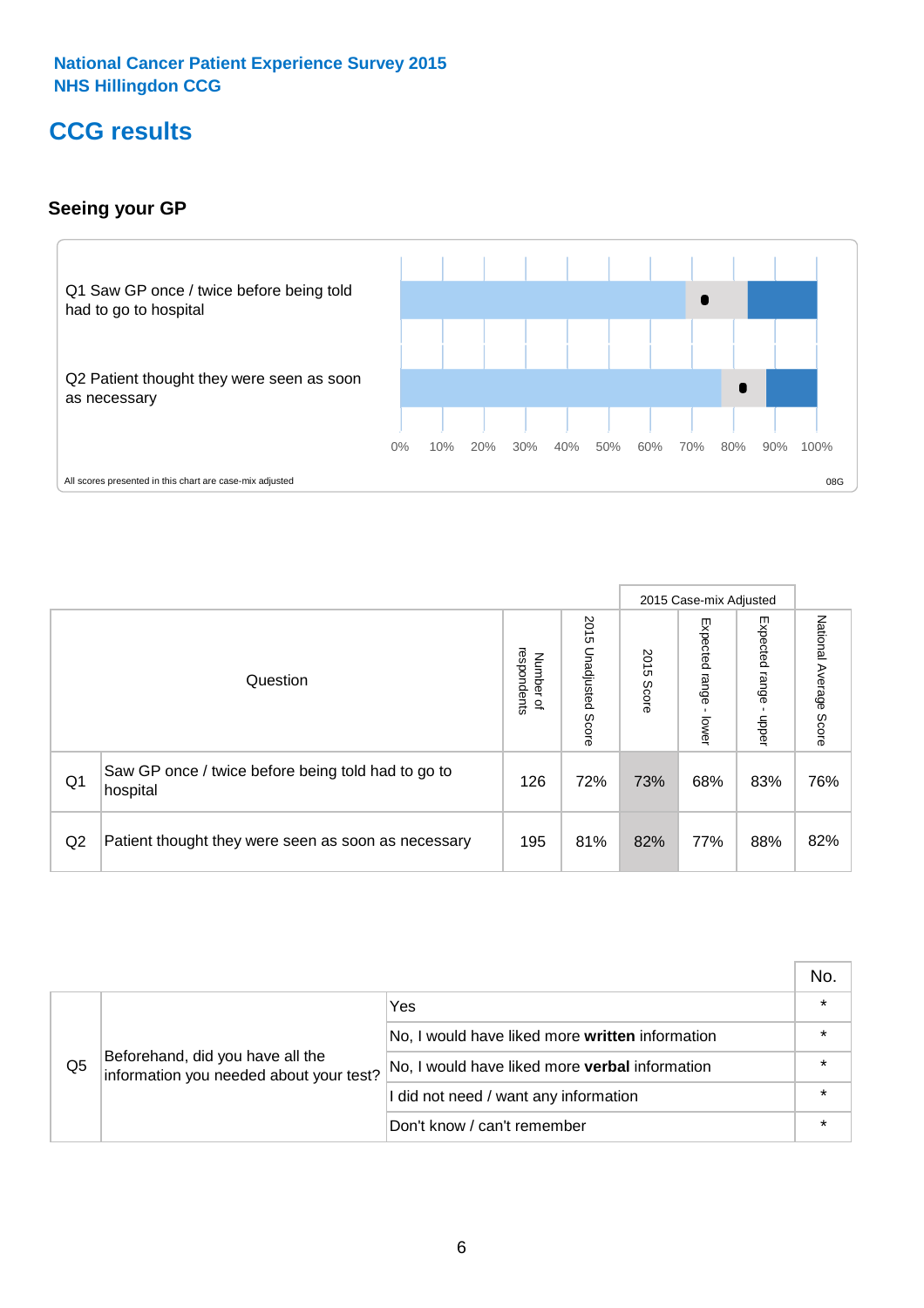## **Diagnostic tests**



|                |                                                                       |                                       |                             |               | 2015 Case-mix Adjusted  |                         |                           |
|----------------|-----------------------------------------------------------------------|---------------------------------------|-----------------------------|---------------|-------------------------|-------------------------|---------------------------|
|                | Question                                                              | respondents<br>Number<br>$\mathbf{Q}$ | 2015<br>Unadjusted<br>Score | 2015<br>Score | Expected range<br>lower | Expected range<br>nbber | National Average<br>Score |
| Q <sub>6</sub> | The length of time waiting for the test to be done was<br>about right | 157                                   | 89%                         | 89%           | 81%                     | 92%                     | 87%                       |
| Q7             | Given complete explanation of test results in<br>understandable way   | 157                                   | 78%                         | 79%           | 72%                     | 85%                     | 79%                       |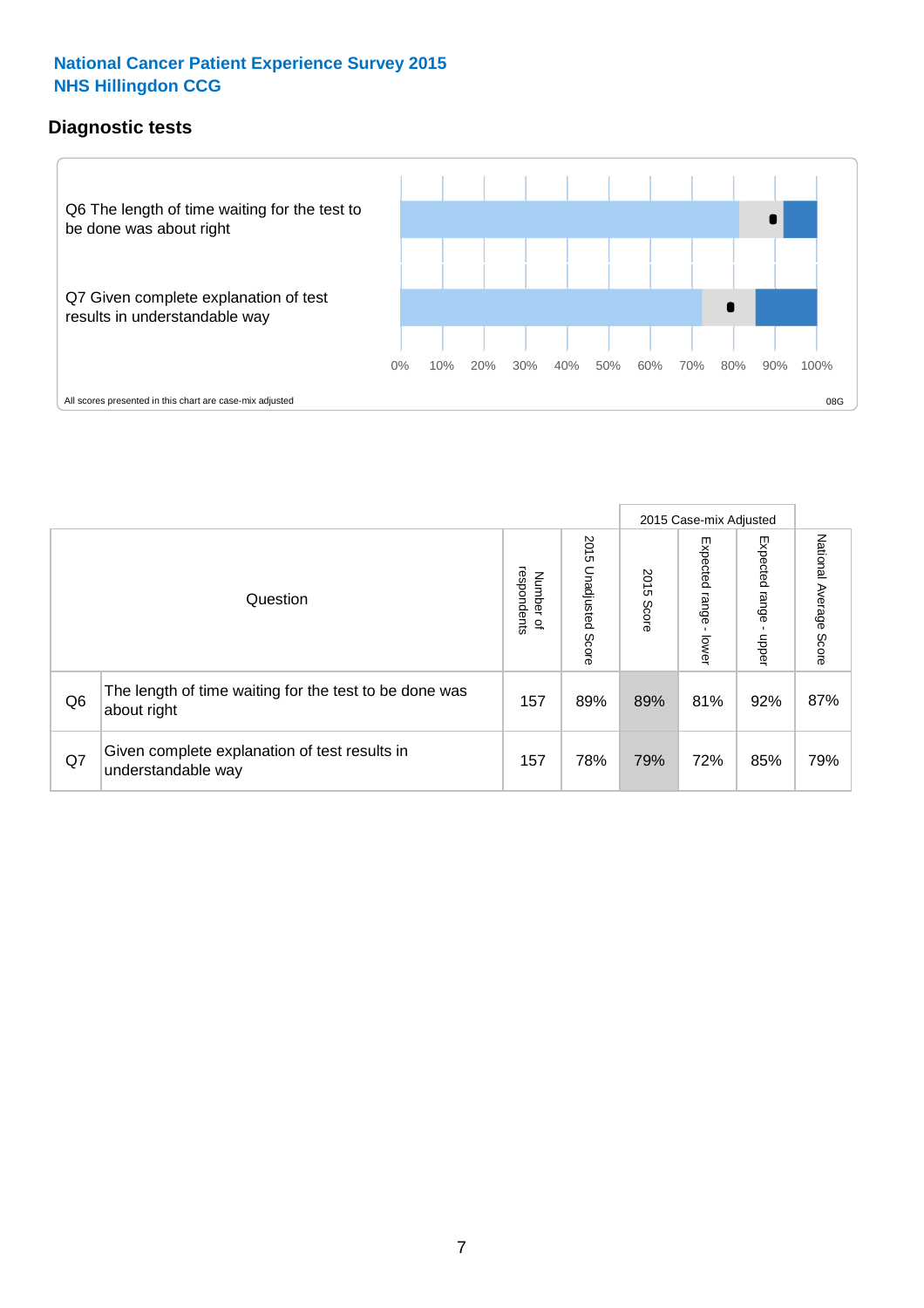#### **Finding out what was wrong with you**



|                |                                                                                            |                          |                       |               | 2015 Case-mix Adjusted                    |                                           |                        |
|----------------|--------------------------------------------------------------------------------------------|--------------------------|-----------------------|---------------|-------------------------------------------|-------------------------------------------|------------------------|
|                | Question                                                                                   | respondents<br>Number of | 2015 Unadjusted Score | 2015<br>Score | Expected range<br>$\blacksquare$<br>lower | Expected range<br>$\blacksquare$<br>nbber | National Average Score |
| Q8             | Patient told they could bring a family member or friend<br>when first told they had cancer | 161                      | 77%                   | 77%           | 72%                                       | 85%                                       | 79%                    |
| Q <sub>9</sub> | Patient felt they were told sensitively that they had cancer                               | 194                      | 87%                   | 86%           | 79%                                       | 89%                                       | 84%                    |
| Q10            | Patient completely understood the explanation of what<br>was wrong                         | 197                      | 76%                   | 78%           | 67%                                       | 79%                                       | 73%                    |
| Q11            | Patient given easy to understand written information<br>about the type of cancer they had  | 176                      | 72%                   | 73%           | 65%                                       | 78%                                       | 72%                    |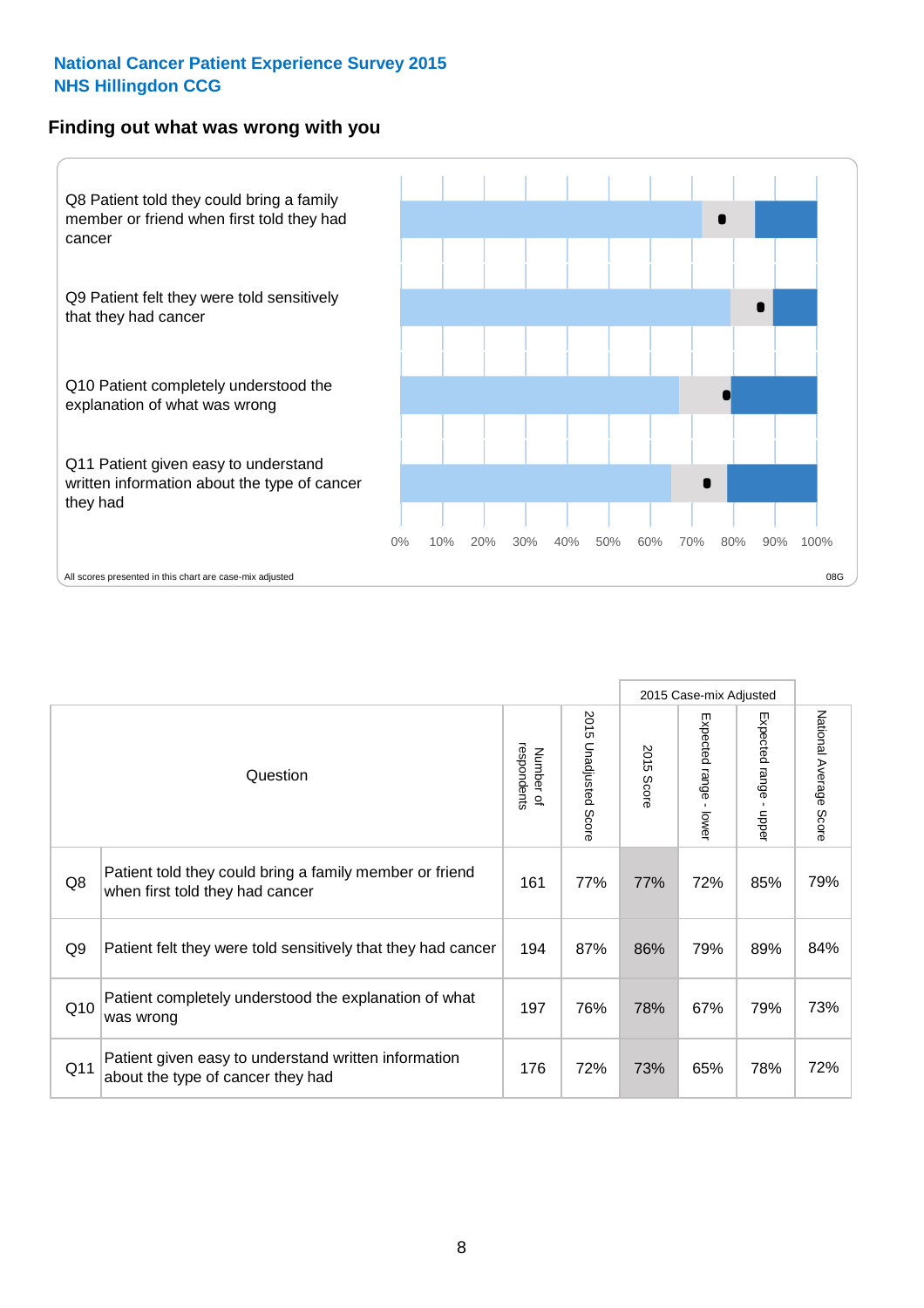### **Finding out what was wrong with you**



|     |                                                                                         |                          |                          |               | 2015 Case-mix Adjusted                  |                           |                        |
|-----|-----------------------------------------------------------------------------------------|--------------------------|--------------------------|---------------|-----------------------------------------|---------------------------|------------------------|
|     | Question                                                                                | Number of<br>respondents | 2015<br>Unadjusted Score | 2015<br>Score | Expected range<br>$\mathbf{r}$<br>lower | Expected range<br>- nbber | National Average Score |
| Q12 | Patient felt that treatment options were completely<br>explained                        | 178                      | 80%                      | 81%           | 77%                                     | 88%                       | 83%                    |
| Q13 | Possible side effects explained in an understandable way                                | 187                      | 71%                      | 72%           | 66%                                     | 79%                       | 73%                    |
| Q14 | Patient given practical advice and support in dealing with<br>side effects of treatment | 182                      | 69%                      | 70%           | 59%                                     | 73%                       | 66%                    |
| Q15 | Patient definitely told about side effects that could affect<br>them in the future      | 175                      | 54%                      | 54%           | 47%                                     | 62%                       | 54%                    |
| Q16 | Patient definitely involved in decisions about care and<br>treatment                    | 187                      | 78%                      | 78%           | 72%                                     | 84%                       | 78%                    |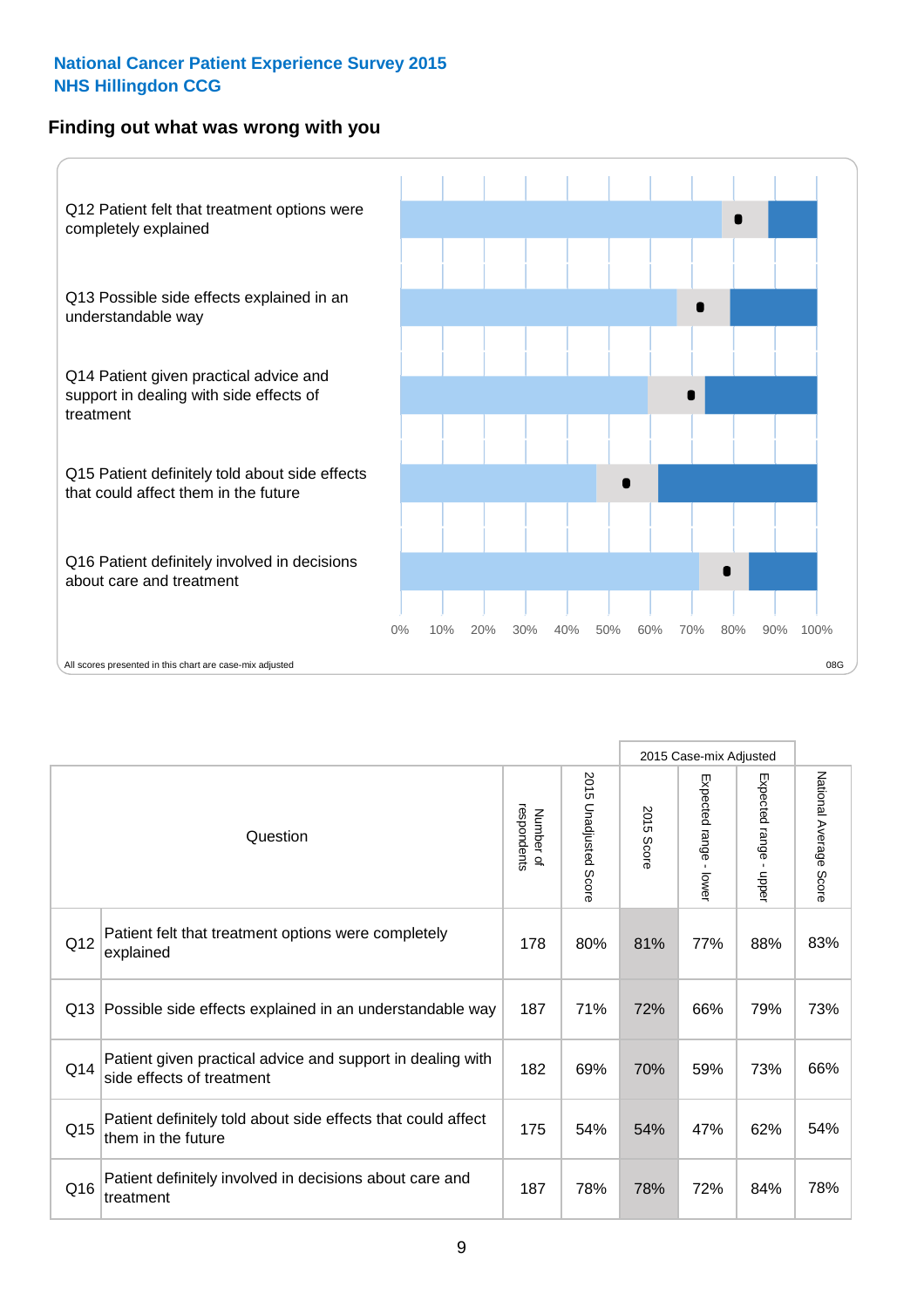### **Clinical Nurse Specialist**



|     |                                                                                     |                          |                       |               | 2015 Case-mix Adjusted  |                         |                        |
|-----|-------------------------------------------------------------------------------------|--------------------------|-----------------------|---------------|-------------------------|-------------------------|------------------------|
|     | Question                                                                            | respondents<br>Number of | 2015 Unadjusted Score | 2015<br>Score | Expected range<br>lower | Expected range<br>nbber | National Average Score |
| Q17 | Patient given the name of the CNS who would support<br>them through their treatment | 193                      | 91%                   | 91%           | 86%                     | 94%                     | 90%                    |
|     | Q18 Patient found it easy to contact their CNS                                      | 161                      | 86%                   | 87%           | 81%                     | 92%                     | 87%                    |
| Q19 | Get understandable answers to important questions all or<br>most of the time        | 159                      | 91%                   | 91%           | 84%                     | 93%                     | 89%                    |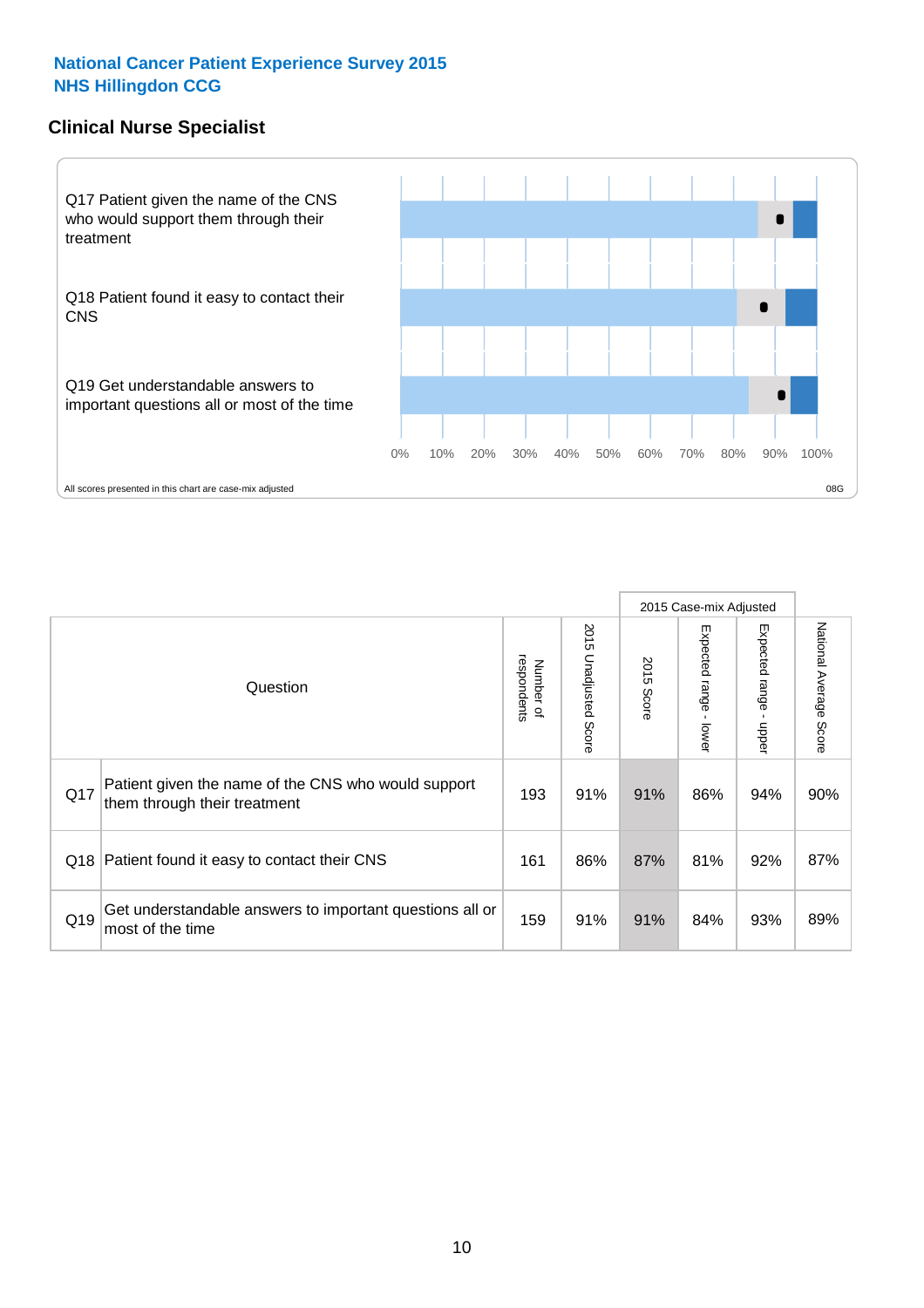#### **Support for people with cancer**



|                 |                                                                                            |                          |                                 |               | 2015 Case-mix Adjusted  |                                           |                        |
|-----------------|--------------------------------------------------------------------------------------------|--------------------------|---------------------------------|---------------|-------------------------|-------------------------------------------|------------------------|
|                 | Question                                                                                   | respondents<br>Number of | 2015<br><b>Unadjusted Score</b> | 2015<br>Score | Expected range<br>lower | Expected range<br>$\blacksquare$<br>nbber | National Average Score |
| Q20             | Hospital staff gave information about support groups                                       | 146                      | 87%                             | 87%           | 77%                     | 89%                                       | 83%                    |
| Q <sub>21</sub> | Hospital staff gave information about impact cancer could<br>have on day to day activities | 139                      | 84%                             | 84%           | 74%                     | 87%                                       | 81%                    |
| Q22             | Hospital staff gave information on getting financial help                                  | 100                      | 50%                             | 49%           | 45%                     | 65%                                       | 55%                    |
| Q <sub>23</sub> | Hospital staff told patient they could get free prescriptions                              | 99                       | 84%                             | 83%           | 72%                     | 88%                                       | 80%                    |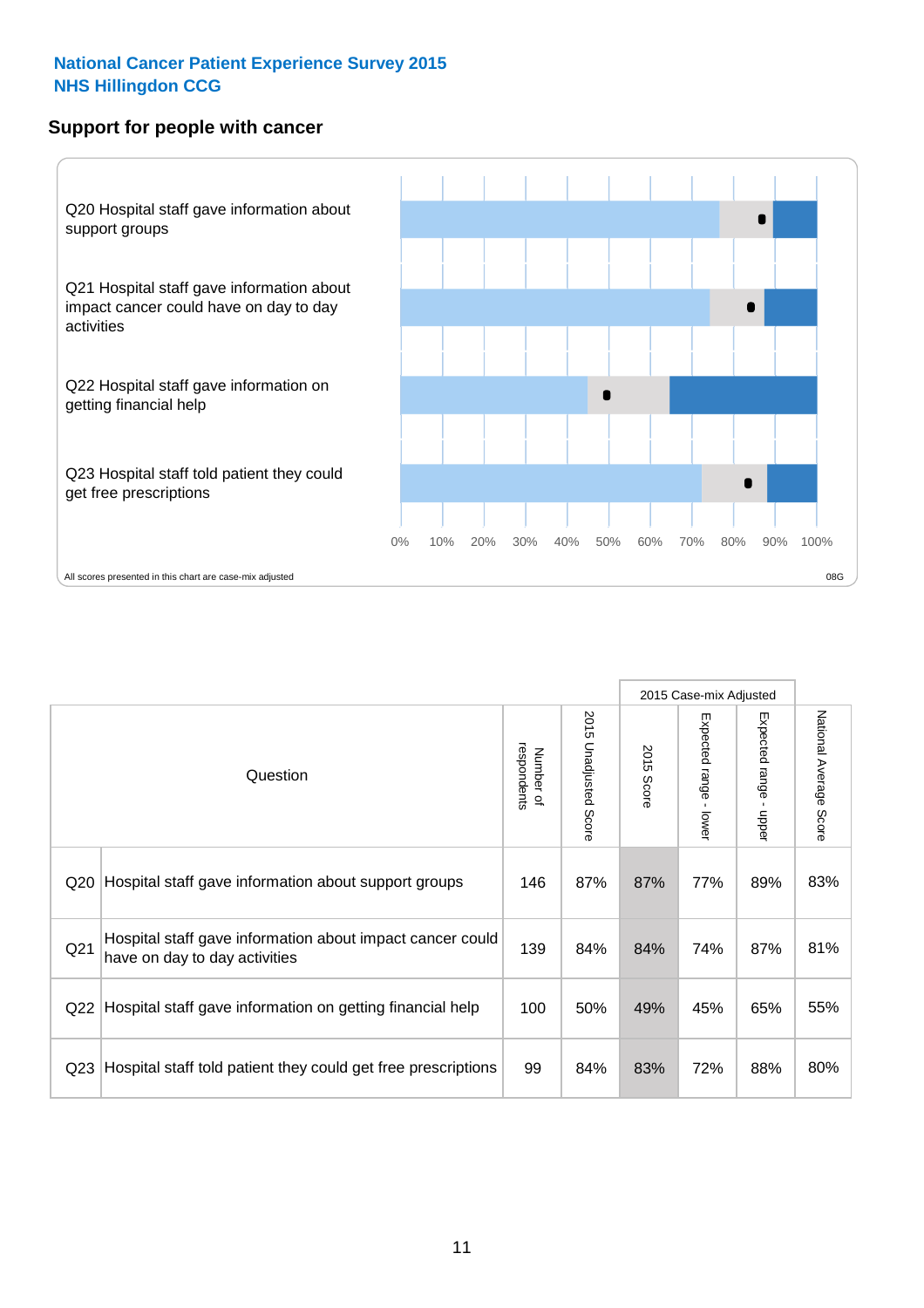## **Operations**



|     |                                                                 |                                         |                             |               | 2015 Case-mix Adjusted     |                           |                              |
|-----|-----------------------------------------------------------------|-----------------------------------------|-----------------------------|---------------|----------------------------|---------------------------|------------------------------|
|     | Question                                                        | respondents<br>Number<br>$\overline{a}$ | 2015<br>Unadjusted<br>Score | 2015<br>Score | Expected<br>range<br>lower | Expected<br>range<br>ddoe | National<br>Average<br>Score |
| Q26 | Staff explained how operation had gone in<br>understandable way | 112                                     | 77%                         | 77%           | 70%                        | 85%                       | 78%                          |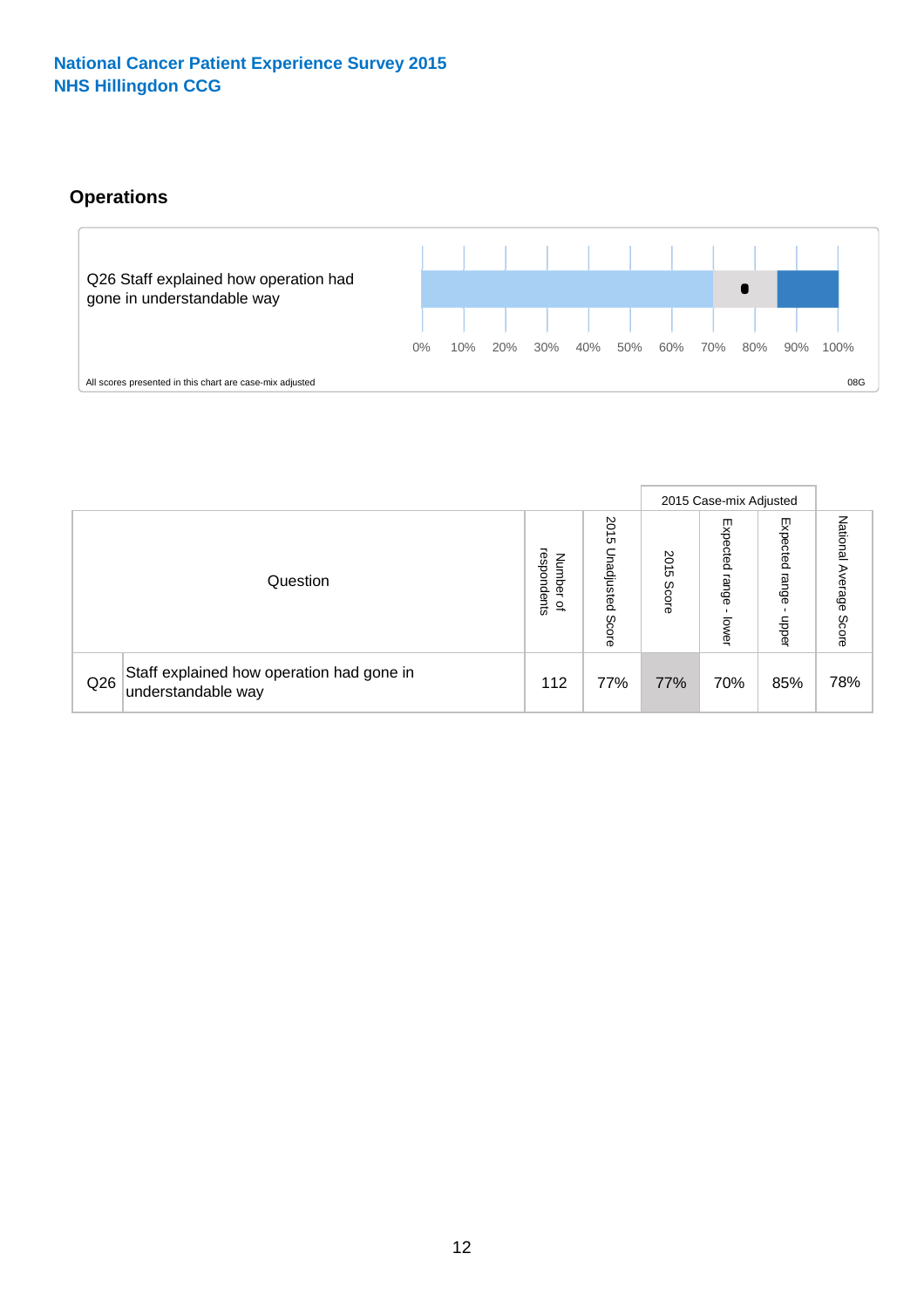## **Hospital care as an inpatient (Part 1 of 3)**



All scores presented in this chart are case-mix adjusted  $08G$ 

|                 |                                                                                           |                          |                                 |               | 2015 Case-mix Adjusted                    |                           |                        |
|-----------------|-------------------------------------------------------------------------------------------|--------------------------|---------------------------------|---------------|-------------------------------------------|---------------------------|------------------------|
|                 | Question                                                                                  | respondents<br>Number of | 2015<br><b>Unadjusted Score</b> | 2015<br>Score | Expected range<br>$\blacksquare$<br>lower | Expected range<br>- nbber | National Average Score |
| Q28             | Groups of doctors or nurses did not talk in front of patient<br>as if they were not there | 129                      | 78%                             | 79%           | 75%                                       | 88%                       | 81%                    |
| Q29             | Patient had confidence and trust in all doctors treating<br>them                          | 129                      | 88%                             | 89%           | 78%                                       | 90%                       | 84%                    |
| Q30             | Patient's family or someone close definitely had<br>opportunity to talk to doctor         | 117                      | 70%                             | 70%           | 64%                                       | 80%                       | 72%                    |
| Q <sub>31</sub> | Patient had confidence and trust in all ward nurses                                       | 131                      | 66%                             | 66%           | 65%                                       | 80%                       | 72%                    |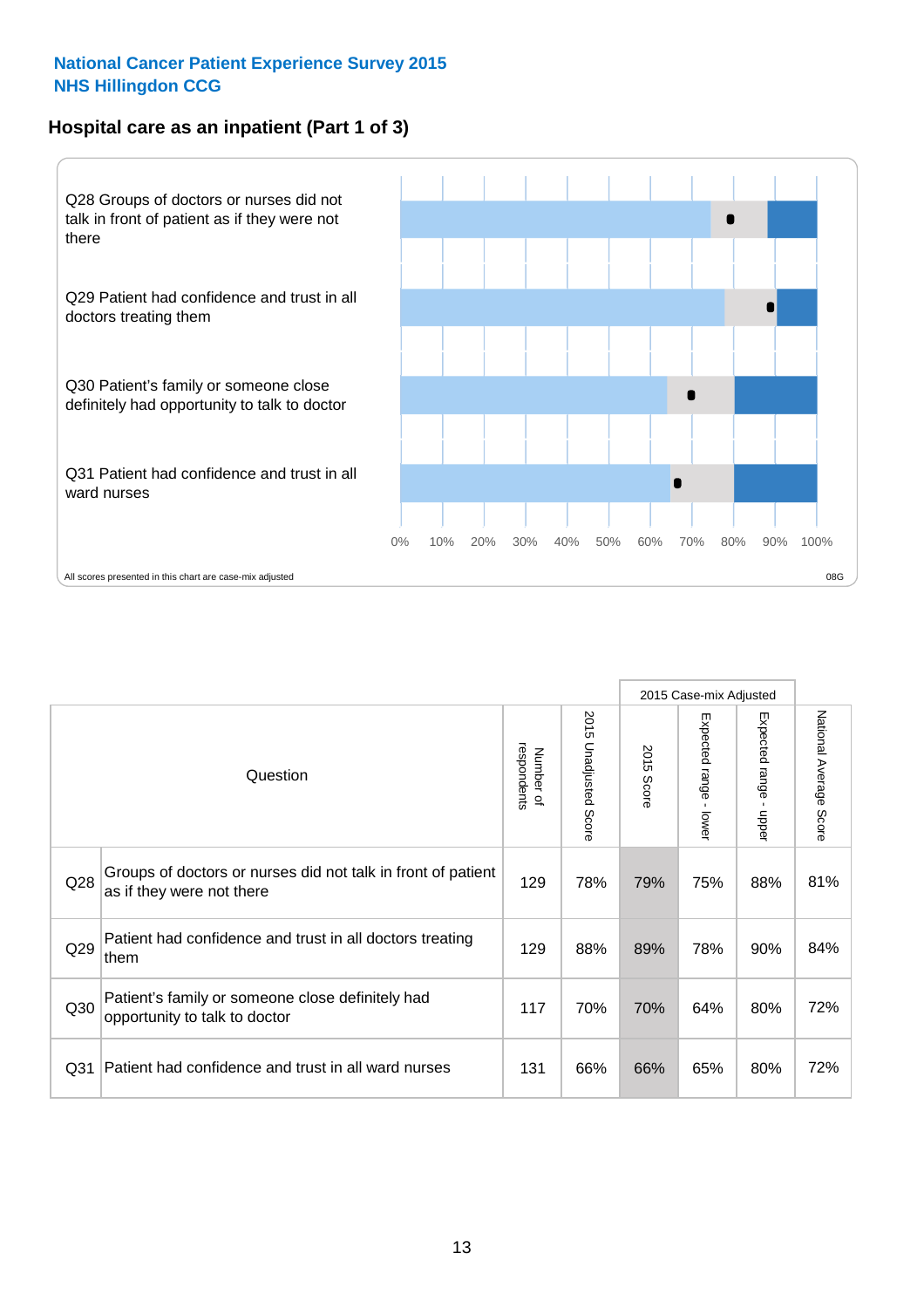## **Hospital care as an inpatient (Part 2 of 3)**



|                 |                                                                         |                          |                          |               | 2015 Case-mix Adjusted                  |                                           |                        |
|-----------------|-------------------------------------------------------------------------|--------------------------|--------------------------|---------------|-----------------------------------------|-------------------------------------------|------------------------|
|                 | Question                                                                | respondents<br>Number of | 2015<br>Unadjusted Score | 2015<br>Score | Expected range<br>$\mathbf{r}$<br>lower | Expected range<br>$\blacksquare$<br>nbber | National Average Score |
| Q <sub>32</sub> | Always / nearly always enough nurses on duty                            | 131                      | 69%                      | 70%           | 58%                                     | 74%                                       | 66%                    |
| Q <sub>33</sub> | All staff asked patient what name they preferred to be<br>called by     | 128                      | 60%                      | 61%           | 55%                                     | 78%                                       | 67%                    |
| Q <sub>34</sub> | Always given enough privacy when discussing condition<br>or treatment   | 131                      | 82%                      | 81%           | 79%                                     | 91%                                       | 85%                    |
| Q35             | Patient was able to discuss worries or fears with staff<br>during visit | 104                      | 53%                      | 53%           | 42%                                     | 61%                                       | 52%                    |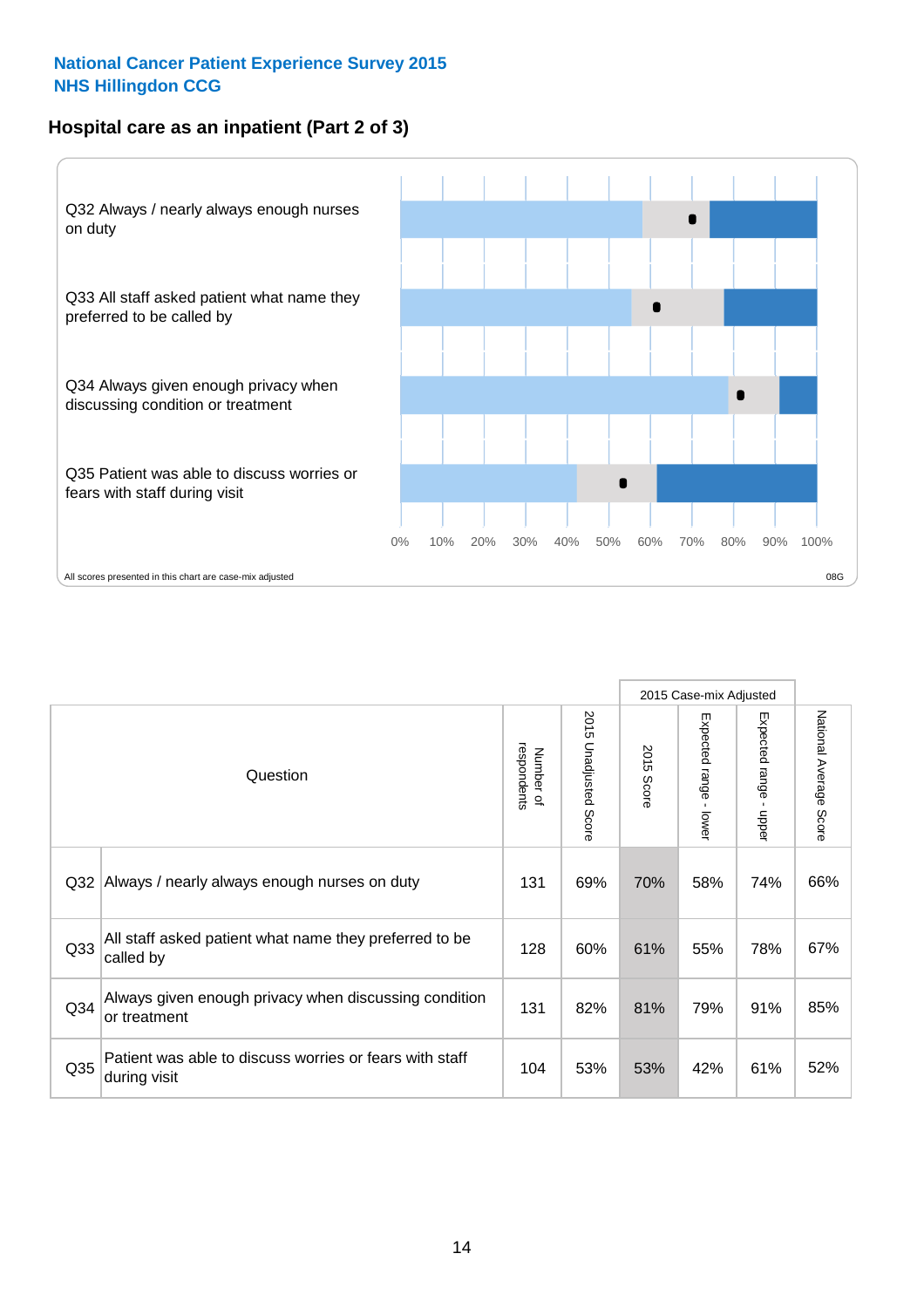## **Hospital care as an inpatient (Part 3 of 3)**



2015 Case-mix Adjusted 2015 Unadjusted Score Expected range - lower Expected range - upper 2015 Unadjusted Score Expected range - upper Expected range - lower Number of<br>respondents respondents 2015 Score 2015 Score Number of Question Q36 Rospital staff definitely did everything to help control pain | 114 | 88% | 88% | 77% | 91% | 84% Q37 Always treated with respect and dignity by staff  $\qquad \qquad \mid 131 \mid 85\% \mid 86\% \mid 82\% \mid 93\% \mid 87\%$ Given clear written information about what should / should Q38 not do post discharge and the state of the state of the case of the case of the case of the case of the case of the case of the case of the case of the case of the case of the case of the case of the case of the case o Q39 Staff told patient who to contact if worried post discharge | 122 | 93% | 94% | 89% | 98% | 94%

National Average Score

National Average Score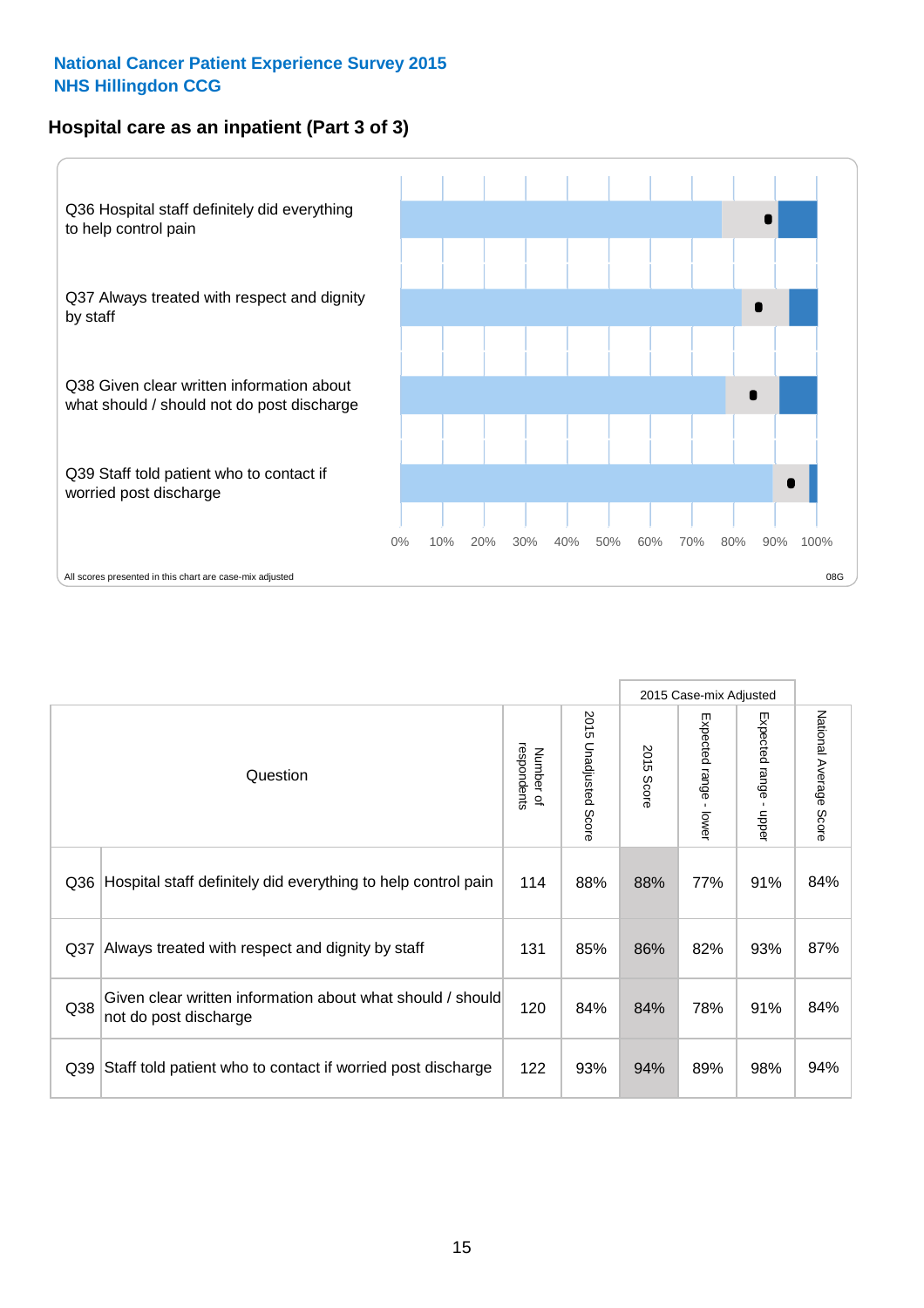## **Hospital care as a day patient / outpatient (Part 1 of 2)**



|     |                                                                                    |                          |                                 |                      | 2015 Case-mix Adjusted                  |                                         |                        |
|-----|------------------------------------------------------------------------------------|--------------------------|---------------------------------|----------------------|-----------------------------------------|-----------------------------------------|------------------------|
|     | Question                                                                           | respondents<br>Number of | 2015<br><b>Unadjusted Score</b> | 2015<br><b>Score</b> | Expected range<br>$\mathbf{r}$<br>lower | Expected range<br>$\mathbf{r}$<br>nbber | National Average Score |
| Q41 | Patient was able to discuss worries or fears with staff<br>during visit            | 147                      | 68%                             | 69%                  | 63%                                     | 78%                                     | 70%                    |
| Q42 | Doctor had the right notes and other documentation with<br>them                    | 177                      | 94%                             | 94%                  | 93%                                     | 99%                                     | 96%                    |
| Q44 | Beforehand patient had all information needed about<br>radiotherapy treatment      | 56                       | 80%                             | 81%                  | 77%                                     | 95%                                     | 86%                    |
| Q45 | Patient given understandable information about whether<br>radiotherapy was working | 51                       | 53%                             | 54%                  | 46%                                     | 73%                                     | 60%                    |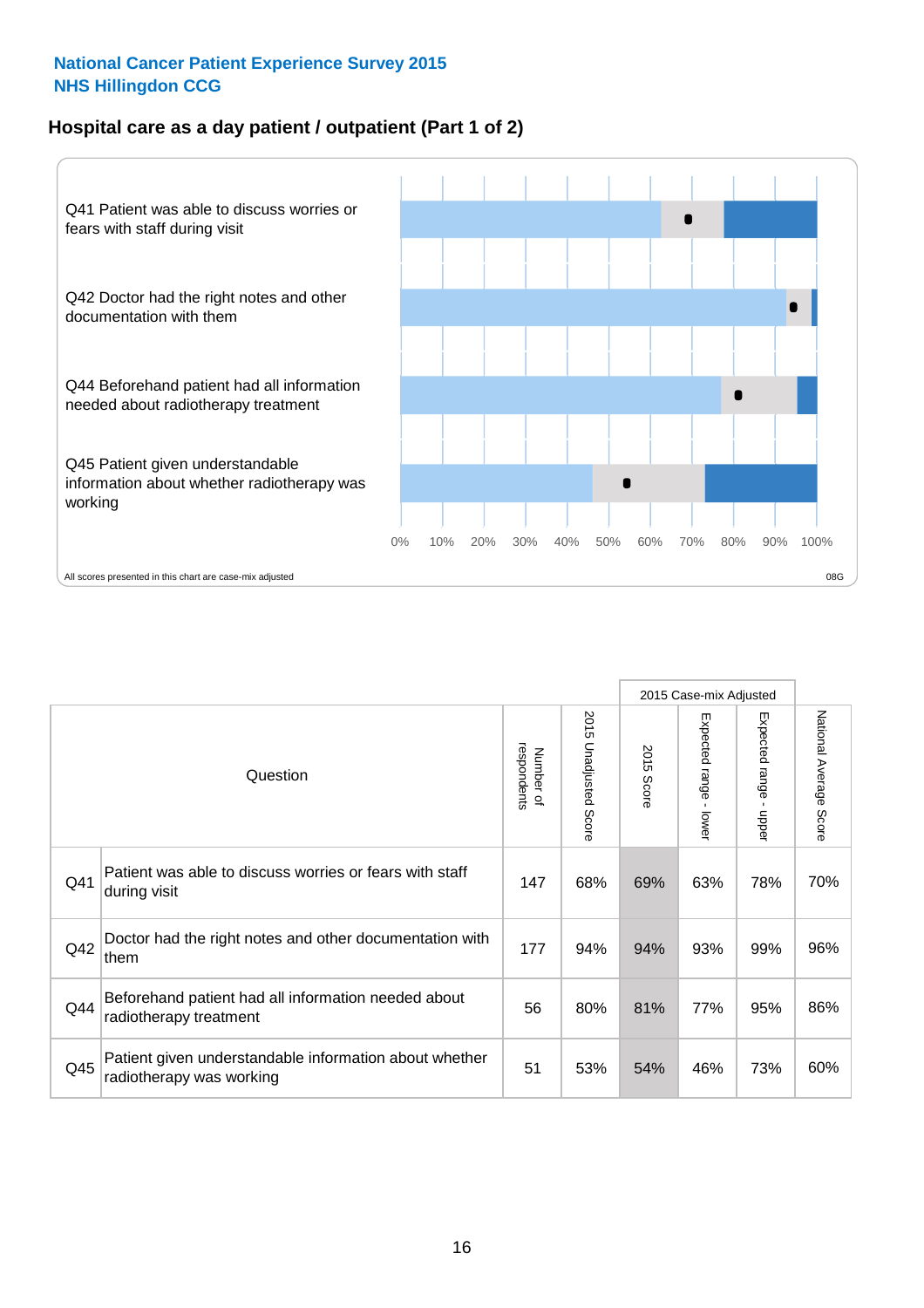## **Hospital care as a day patient / outpatient (Part 2 of 2)**



|     |                                                                                    |                                       |                             |               | 2015 Case-mix Adjusted       |                         |                           |
|-----|------------------------------------------------------------------------------------|---------------------------------------|-----------------------------|---------------|------------------------------|-------------------------|---------------------------|
|     | Question                                                                           | respondents<br>Number<br>$\mathbf{Q}$ | 2015<br>Unadjusted<br>Score | 2015<br>Score | Expected<br>I range<br>lower | Expected range<br>nbber | National Average<br>Score |
| Q47 | Beforehand patient had all information needed about<br>chemotherapy treatment      | 96                                    | 81%                         | 82%           | 77%                          | 92%                     | 84%                       |
| Q48 | Patient given understandable information about whether<br>chemotherapy was working | 88                                    | 69%                         | 69%           | 58%                          | 78%                     | 68%                       |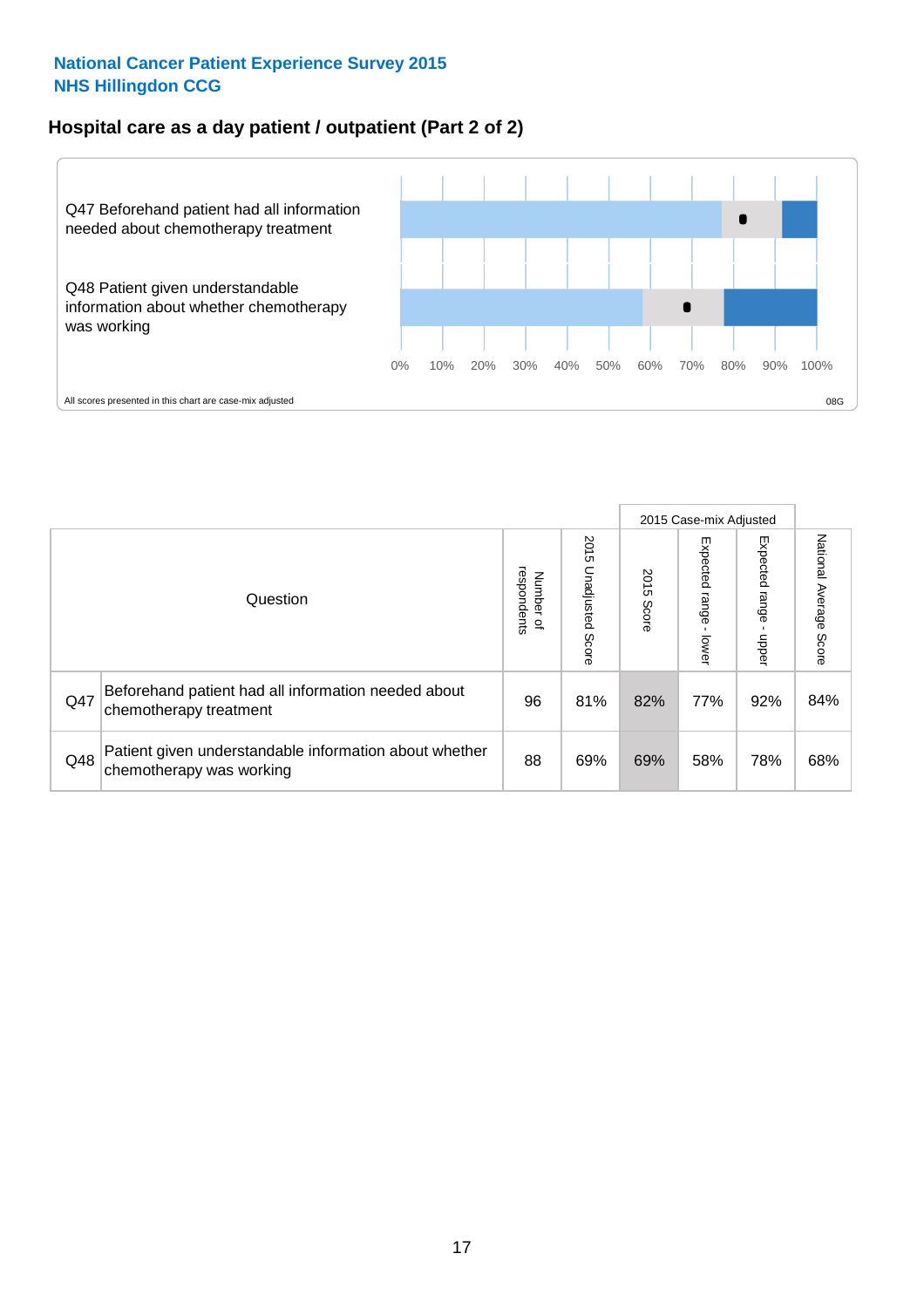#### **Home care and support**



|     |                                                                                                     |                          |                       |               | 2015 Case-mix Adjusted  |                             |                           |
|-----|-----------------------------------------------------------------------------------------------------|--------------------------|-----------------------|---------------|-------------------------|-----------------------------|---------------------------|
|     | Question                                                                                            | respondents<br>Number of | 2015 Unadjusted Score | 2015<br>Score | Expected range<br>lower | Expected<br>l range<br>mper | National Average<br>Score |
| Q49 | Hospital staff gave family or someone close all the<br>information needed to help with care at home | 167                      | 60%                   | 61%           | 50%                     | 65%                         | 58%                       |
| Q50 | Patient definitely given enough support from health or<br>social services during treatment          | 94                       | 45%                   | 45%           | 43%                     | 65%                         | 54%                       |
| Q51 | Patient definitely given enough support from health or<br>social services after treatment           | 59                       | 41%                   | 41%           | 32%                     | 57%                         | 45%                       |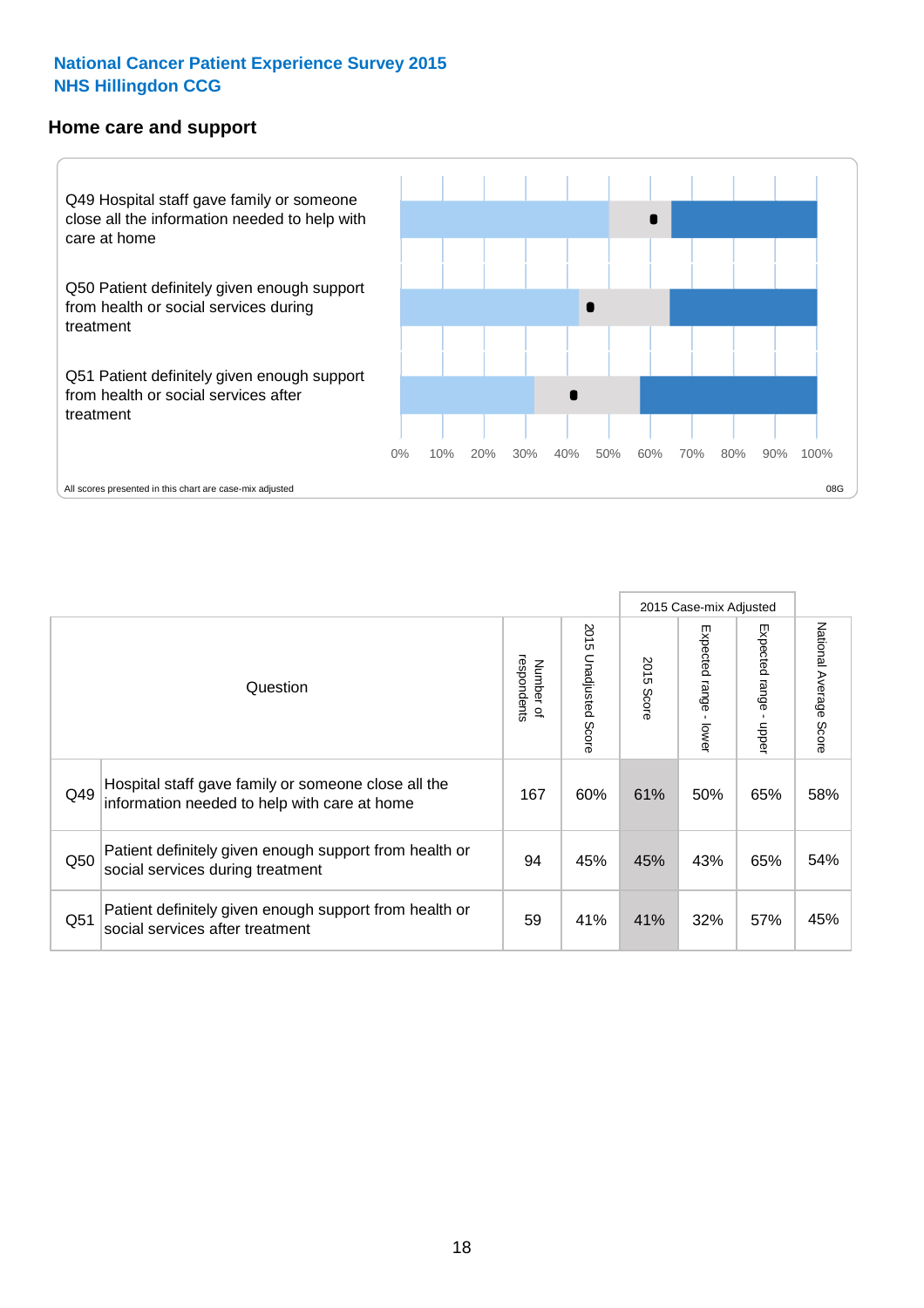## **Care from your general practice**



|     |                                                                           |                                       |                             |               | 2015 Case-mix Adjusted            |                            |                           |
|-----|---------------------------------------------------------------------------|---------------------------------------|-----------------------------|---------------|-----------------------------------|----------------------------|---------------------------|
|     | Question                                                                  | respondents<br>Number<br>$\mathbf{Q}$ | 2015<br>Unadjusted<br>Score | 2015<br>Score | Expected<br><b>Lange</b><br>lower | Expected<br>range<br>doper | National Average<br>Score |
| Q52 | GP given enough information about patient's condition<br>and treatment    | 167                                   | 93%                         | 93%           | 92%                               | 99%                        | 95%                       |
| Q53 | Practice staff definitely did everything they could to<br>support patient | 131                                   | 58%                         | 59%           | 54%                               | 71%                        | 63%                       |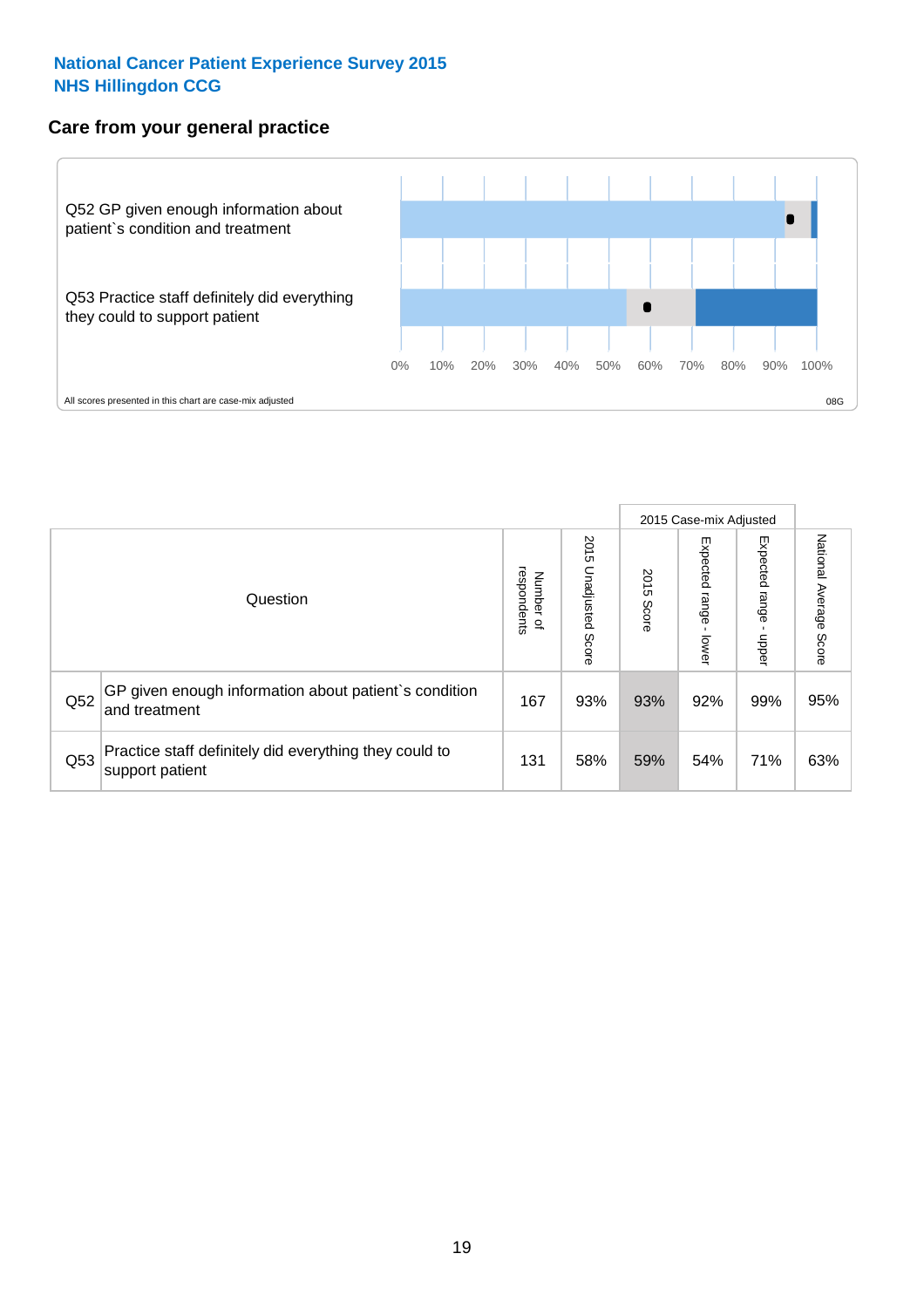## **Your overall NHS care (Part 1 of 2)**



|     |                                                                    |                          |                       |                      | 2015 Case-mix Adjusted                    |                                           |                        |
|-----|--------------------------------------------------------------------|--------------------------|-----------------------|----------------------|-------------------------------------------|-------------------------------------------|------------------------|
|     | Question                                                           | respondents<br>Number of | 2015 Unadjusted Score | 2015<br><b>Score</b> | Expected range<br>$\blacksquare$<br>lower | Expected range<br>$\blacksquare$<br>nbber | National Average Score |
| Q54 | Hospital and community staff always worked well together           | 192                      | 55%                   | 56%                  | 53%                                       | 68%                                       | 61%                    |
| Q55 | Patient given a care plan                                          | 153                      | 38%                   | 36%                  | 25%                                       | 41%                                       | 33%                    |
| Q56 | Overall the administration of the care was very good /<br>good     | 196                      | 87%                   | 87%                  | 85%                                       | 93%                                       | 89%                    |
| Q57 | Length of time for attending clinics and appointments was<br>right | 194                      | 70%                   | 71%                  | 58%                                       | 74%                                       | 66%                    |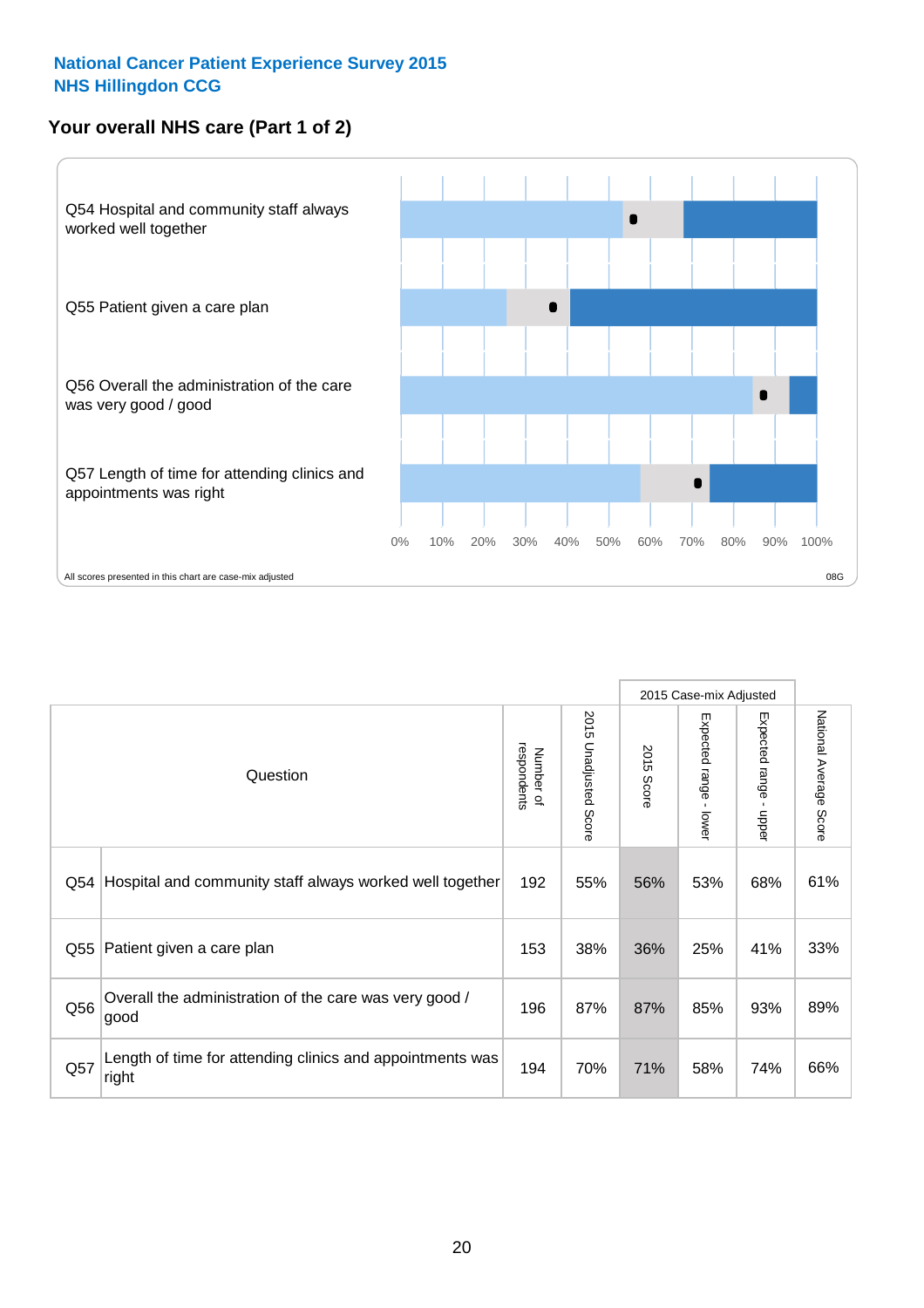## **Your overall NHS care (Part 2 of 2)**



|     |                                                       |                                              |                             |               | 2015 Case-mix Adjusted     |                            |                        |
|-----|-------------------------------------------------------|----------------------------------------------|-----------------------------|---------------|----------------------------|----------------------------|------------------------|
|     | Question                                              | respondents<br>Number<br>$\overline{\sigma}$ | 2015<br>Inadjusted<br>Score | 2015<br>Score | Expected<br>range<br>lower | Expected<br>range<br>doper | National Average Score |
| Q58 | Taking part in cancer research discussed with patient | 182                                          | 32%                         | 30%           | 20%                        | 37%                        | 28%                    |



|     |                                                                                     |                                              |                             |               | 2015 Case-mix Adjusted                  |                                                       |                        |
|-----|-------------------------------------------------------------------------------------|----------------------------------------------|-----------------------------|---------------|-----------------------------------------|-------------------------------------------------------|------------------------|
|     | Question                                                                            | respondents<br>Number<br>$\overline{\sigma}$ | 2015<br>Unadjusted<br>Score | 2015<br>Score | OWer<br>limit<br>range<br>٩<br>expected | Upper<br>jimit<br>range<br>$\overline{a}$<br>expected | National Average Score |
| Q59 | Patient's average rating of care scored from very poor to<br><sup>∖</sup> very good | 188                                          | 8.7                         | 8.7           | 8.5                                     | 8.9                                                   | 8.7                    |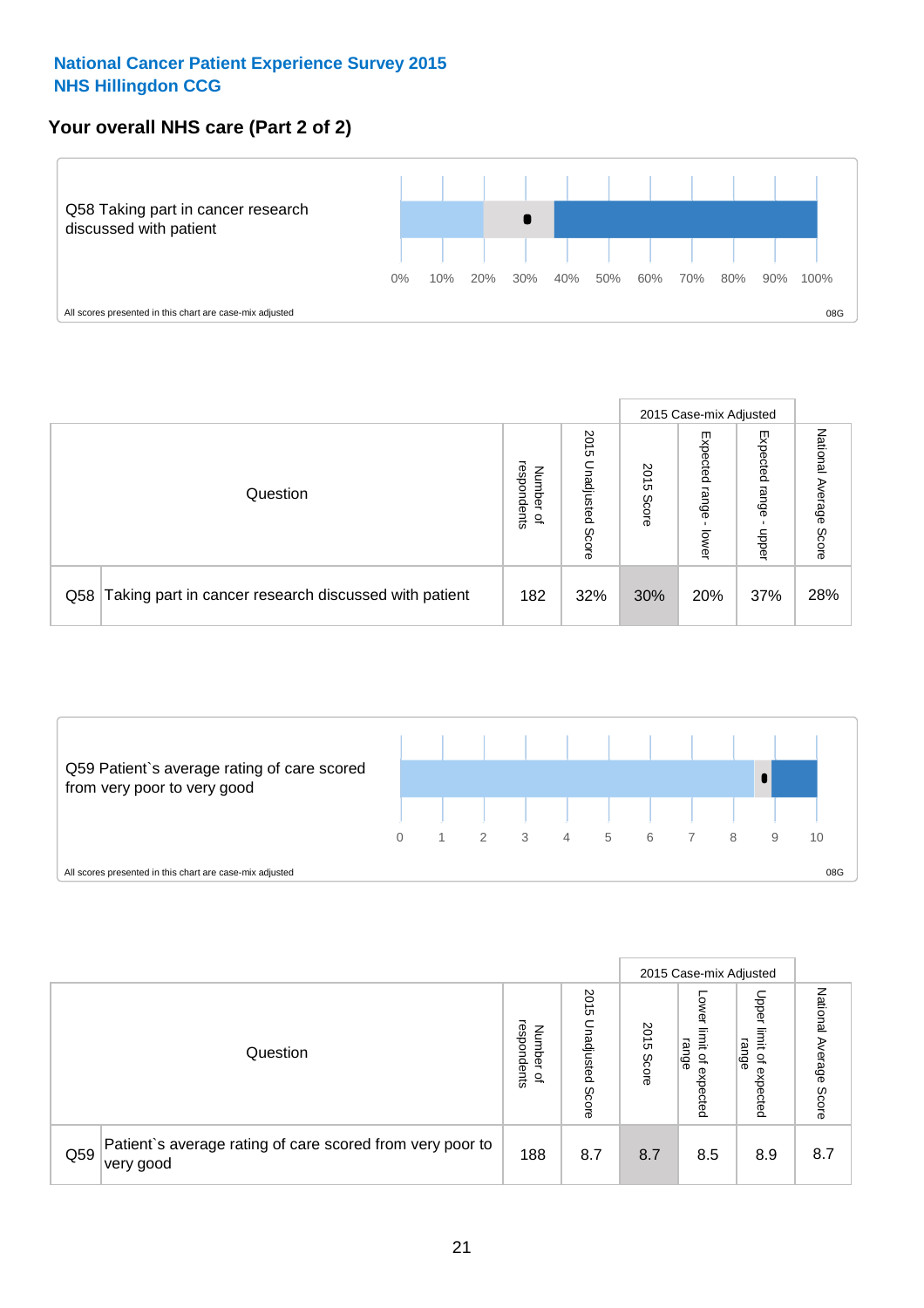## **Comparisons by tumour group for this CCG**

The following tables show the unadjusted CCG and the national percentage scores for each question broken down by tumour group. Where a cell in the table contains an asterisk this indicates that the number of patients in that group was below 21 and too small to display. Where a cell in the table contains "n.a." this indicates that there were no respondents for that tumour group.

## **Seeing your GP**

|                      | Q1. Saw GP once /<br>had to go to hospital | twice before being told | Q2. Patient thought<br>they were seen as<br>soon as necessary |                 |  |
|----------------------|--------------------------------------------|-------------------------|---------------------------------------------------------------|-----------------|--|
| <b>Cancer type</b>   | This CCG <sup>\$</sup>                     | <b>National</b>         | This CCG <sup>\$</sup>                                        | <b>National</b> |  |
| Brain / CNS          | $\star$                                    | 60%                     | $\star$                                                       | 77%             |  |
| <b>Breast</b>        | 88%                                        | 93%                     | 83%                                                           | 88%             |  |
| Colorectal / LGT     | $\star$                                    | 72%                     | $\star$                                                       | 80%             |  |
| Gynaecological       | $\star$                                    | 75%                     | $\star$                                                       | 78%             |  |
| Haematological       | 58%                                        | 64%                     | 78%                                                           | 80%             |  |
| <b>Head and Neck</b> | $\star$                                    | 77%                     | $\star$                                                       | 79%             |  |
| Lung                 | $\star$                                    | 69%                     | $\star$                                                       | 83%             |  |
| Prostate             | $\star$                                    | 79%                     | $\star$                                                       | 85%             |  |
| Sarcoma              | $\star$                                    | 64%                     | $\star$                                                       | 69%             |  |
| Skin                 | $\star$                                    | 91%                     | $\star$                                                       | 87%             |  |
| <b>Upper Gastro</b>  | $\star$                                    | 70%                     | $\star$                                                       | 78%             |  |
| Urological           | $\star$                                    | 81%                     | $\star$                                                       | 84%             |  |
| Other                | $\star$                                    | 70%                     | $\star$                                                       | 78%             |  |
| <b>All Cancers</b>   | 72%                                        | 76%                     | 81%                                                           | 82%             |  |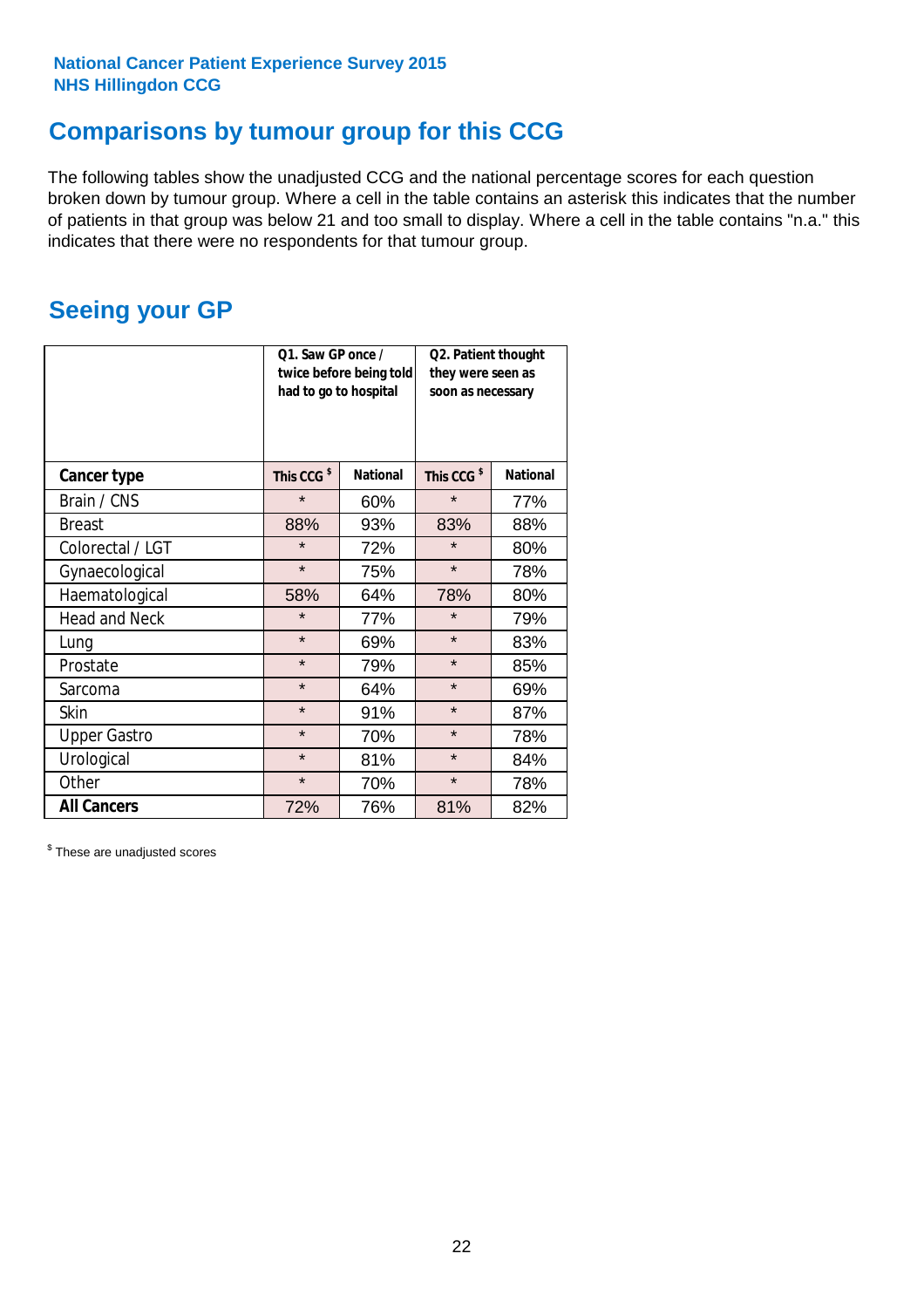## **Diagnostic tests**

|                      | be done was about<br>right | Q6. The length of time<br>waiting for the test to | Q7. Given complete<br>explanation of test<br>results in<br>understandable way |                 |  |
|----------------------|----------------------------|---------------------------------------------------|-------------------------------------------------------------------------------|-----------------|--|
| <b>Cancer type</b>   | This CCG <sup>\$</sup>     | <b>National</b>                                   | This CCG <sup>\$</sup>                                                        | <b>National</b> |  |
| Brain / CNS          | $\star$                    | 87%                                               | $\star$                                                                       | 69%             |  |
| <b>Breast</b>        | 92%                        | 90%                                               | 87%                                                                           | 82%             |  |
| Colorectal / LGT     | $\star$                    | 86%                                               | $\star$                                                                       | 81%             |  |
| Gynaecological       | $\star$                    | 84%                                               | $\star$                                                                       | 76%             |  |
| Haematological       | 94%                        | 87%                                               | 80%                                                                           | 76%             |  |
| <b>Head and Neck</b> | $\star$                    | 84%                                               | $\star$                                                                       | 77%             |  |
| Lung                 | $\star$                    | 87%                                               | $\star$                                                                       | 78%             |  |
| Prostate             | $\star$                    | 85%                                               | $\star$                                                                       | 79%             |  |
| Sarcoma              | $\star$                    | 81%                                               | $\star$                                                                       | 77%             |  |
| <b>Skin</b>          | $\star$                    | 89%                                               | $\star$                                                                       | 85%             |  |
| <b>Upper Gastro</b>  | $\star$                    | 83%                                               | $\star$                                                                       | 77%             |  |
| Urological           | $\star$                    | 85%                                               | $\star$                                                                       | 78%             |  |
| Other                | $\star$                    | 85%                                               | $\star$                                                                       | 76%             |  |
| <b>All Cancers</b>   | 89%                        | 87%                                               | 78%                                                                           | 79%             |  |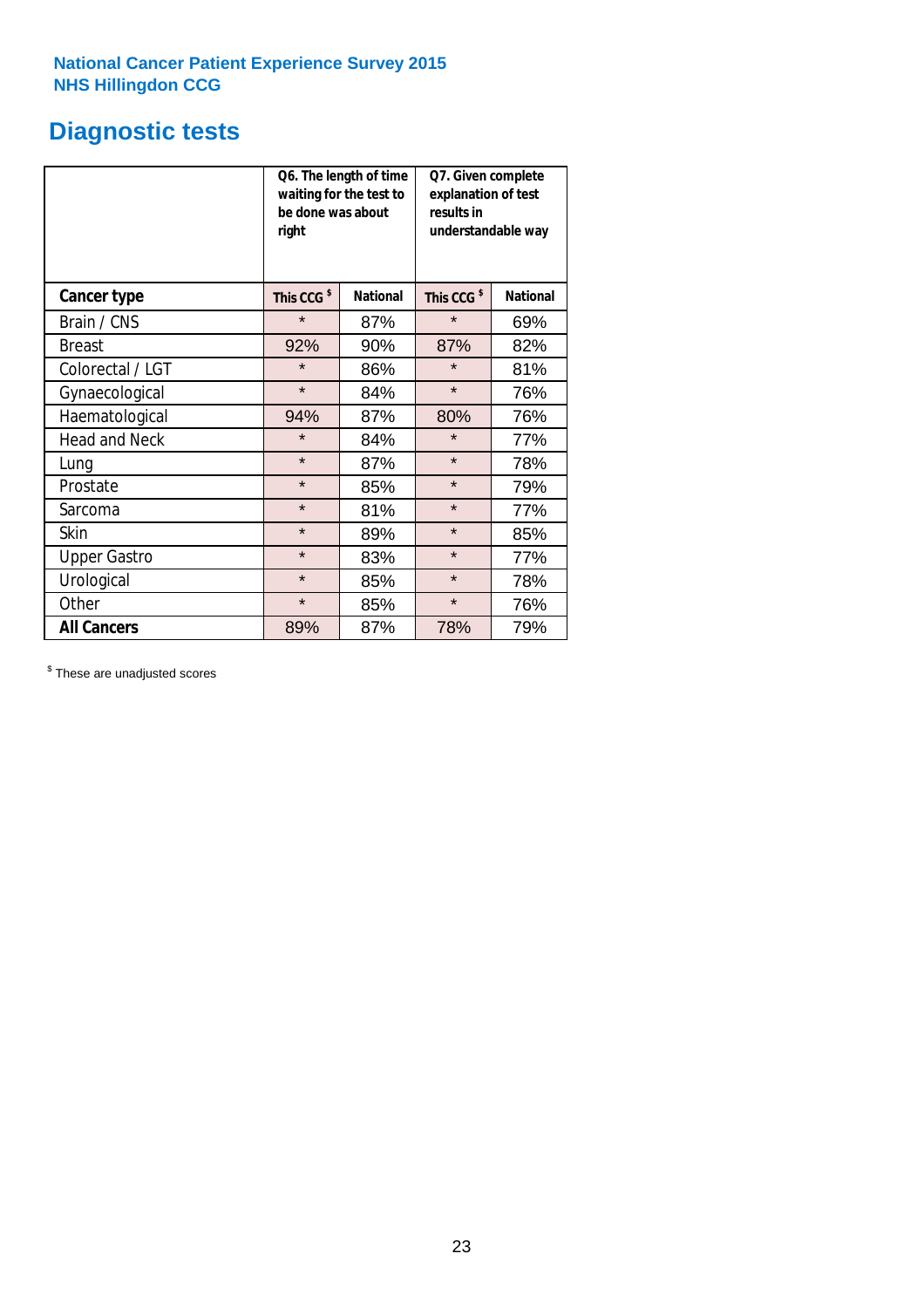## **Finding out what was wrong with you**

|                      | Q8. Patient told they<br>could bring a family<br>member or friend<br>when first told they<br>had cancer |                 | Q9. Patient felt they<br>were told sensitively<br>that they had cancer |                 | Q10. Patient<br>the explanation of<br>what was wrong | completely understood | Q11. Patient given<br>easy to understand<br>written information<br>about the type of<br>cancer they had |                 |
|----------------------|---------------------------------------------------------------------------------------------------------|-----------------|------------------------------------------------------------------------|-----------------|------------------------------------------------------|-----------------------|---------------------------------------------------------------------------------------------------------|-----------------|
| Cancer type          | This CCG <sup>\$</sup>                                                                                  | <b>National</b> | This CCG <sup>\$</sup>                                                 | <b>National</b> | This CCG <sup>\$</sup>                               | <b>National</b>       | This CCG <sup>\$</sup>                                                                                  | <b>National</b> |
| Brain / CNS          | $\star$                                                                                                 | 85%             | $\star$                                                                | 79%             | $\star$                                              | 60%                   | $\star$                                                                                                 | 62%             |
| <b>Breast</b>        | 77%                                                                                                     | 83%             | 89%                                                                    | 88%             | 81%                                                  | 78%                   | 71%                                                                                                     | 76%             |
| Colorectal / LGT     | $\star$                                                                                                 | 83%             | $\star$                                                                | 85%             | $\star$                                              | 79%                   | $\star$                                                                                                 | 71%             |
| Gynaecological       | $\star$                                                                                                 | 75%             | $\star$                                                                | 83%             | $\star$                                              | 73%                   | $\star$                                                                                                 | 69%             |
| Haematological       | 86%                                                                                                     | 75%             | 86%                                                                    | 83%             | 76%                                                  | 60%                   | 83%                                                                                                     | 74%             |
| <b>Head and Neck</b> | $\star$                                                                                                 | 73%             | $\star$                                                                | 85%             | $\star$                                              | 75%                   | $\star$                                                                                                 | 61%             |
| Lung                 | $\star$                                                                                                 | 80%             | $\star$                                                                | 83%             | $\star$                                              | 75%                   | $\star$                                                                                                 | 66%             |
| Prostate             | $\star$                                                                                                 | 80%             | $\star$                                                                | 84%             | $\star$                                              | 78%                   | $\star$                                                                                                 | 80%             |
| Sarcoma              | $\star$                                                                                                 | 77%             | $\star$                                                                | 82%             | $\star$                                              | 63%                   | $\star$                                                                                                 | 61%             |
| Skin                 | $\star$                                                                                                 | 71%             | $\star$                                                                | 90%             | $\star$                                              | 83%                   | $\star$                                                                                                 | 84%             |
| <b>Upper Gastro</b>  | $\star$                                                                                                 | 79%             | $\star$                                                                | 79%             | $\star$                                              | 72%                   | $\star$                                                                                                 | 64%             |
| Urological           | $\star$                                                                                                 | 74%             | $\star$                                                                | 82%             | $\star$                                              | 76%                   | $\star$                                                                                                 | 71%             |
| Other                | $\star$                                                                                                 | 77%             | $\star$                                                                | 82%             | $\star$                                              | 72%                   | $\star$                                                                                                 | 61%             |
| <b>All Cancers</b>   | 77%                                                                                                     | 79%             | 87%                                                                    | 84%             | 76%                                                  | 73%                   | 72%                                                                                                     | 72%             |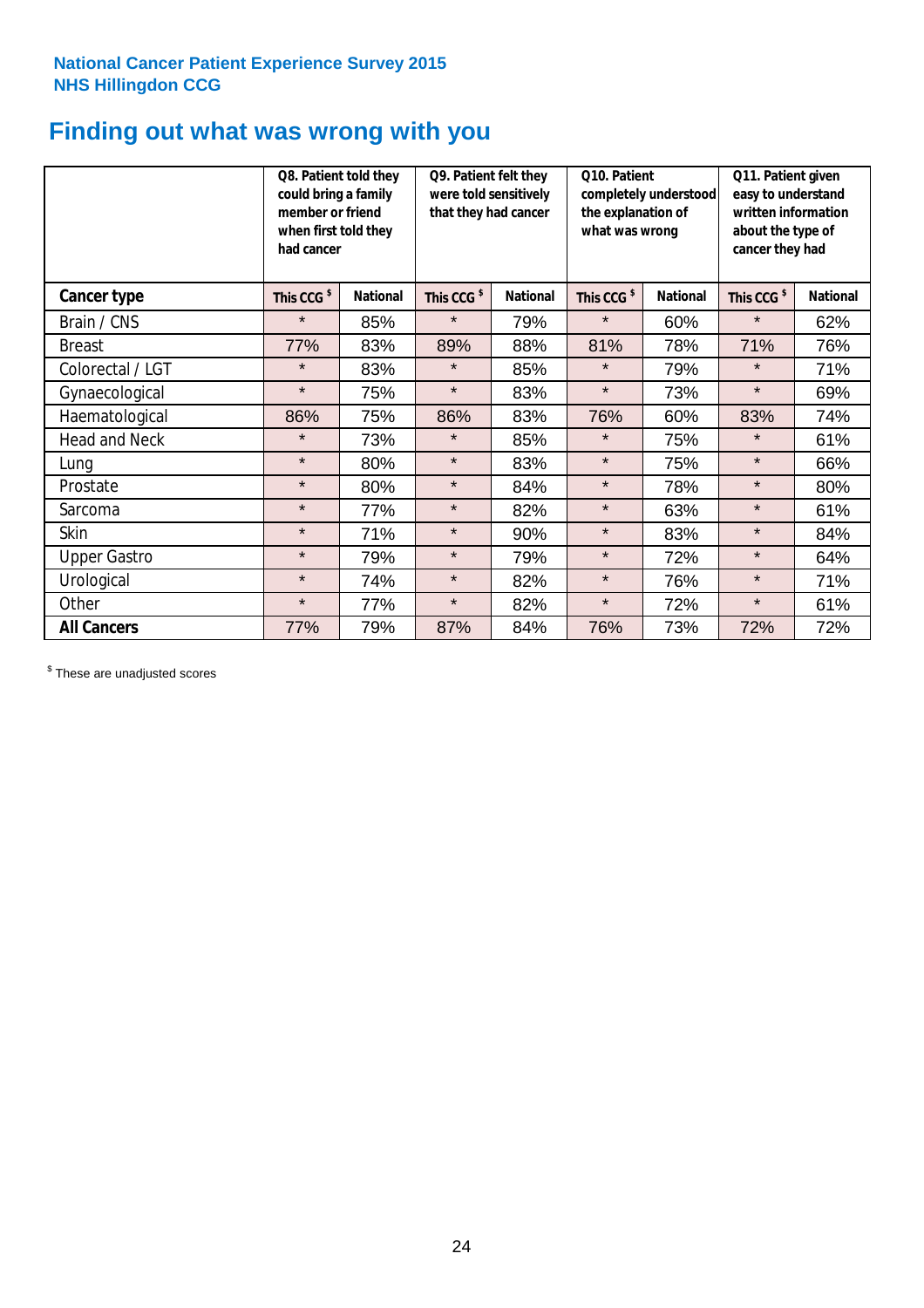## **Deciding the best treatment for you**

|                      | <b>O12. Patient felt that</b><br>treatment options<br>were completely<br>explained |                 |                        | O13. Possible side<br>effects explained in an<br>understandable way | Q14. Patient given<br>practical advice and<br>support in dealing with<br>side effects of<br>treatment |                 |  |
|----------------------|------------------------------------------------------------------------------------|-----------------|------------------------|---------------------------------------------------------------------|-------------------------------------------------------------------------------------------------------|-----------------|--|
| <b>Cancer type</b>   | This CCG <sup>\$</sup>                                                             | <b>National</b> | This CCG <sup>\$</sup> | <b>National</b>                                                     | This CCG <sup>\$</sup>                                                                                | <b>National</b> |  |
| Brain / CNS          | $\star$                                                                            | 80%             | $\star$                | 71%                                                                 | $\star$                                                                                               | 62%             |  |
| <b>Breast</b>        | 84%                                                                                | 84%             | 74%                    | 76%                                                                 | 72%                                                                                                   | 69%             |  |
| Colorectal / LGT     | $\star$                                                                            | 85%             | $\star$                | 75%                                                                 | $\star$                                                                                               | 68%             |  |
| Gynaecological       | $\star$                                                                            | 84%             | $\star$                | 76%                                                                 | $\star$                                                                                               | 68%             |  |
| Haematological       | 80%                                                                                | 81%             | 71%                    | 69%                                                                 | 66%                                                                                                   | 65%             |  |
| <b>Head and Neck</b> | $\star$                                                                            | 85%             | $\star$                | 72%                                                                 | $\star$                                                                                               | 67%             |  |
| Lung                 | $\star$                                                                            | 84%             | $\star$                | 74%                                                                 | $\star$                                                                                               | 69%             |  |
| Prostate             | $\star$                                                                            | 80%             | $\star$                | 71%                                                                 | $\star$                                                                                               | 61%             |  |
| Sarcoma              | $\star$                                                                            | 82%             | $\star$                | 75%                                                                 | $\star$                                                                                               | 66%             |  |
| Skin                 | $\star$                                                                            | 88%             | $\star$                | 75%                                                                 | $\star$                                                                                               | 74%             |  |
| <b>Upper Gastro</b>  | $\star$                                                                            | 83%             | $\star$                | 72%                                                                 | $\star$                                                                                               | 66%             |  |
| Urological           | $\star$                                                                            | 80%             | $\star$                | 69%                                                                 | $\star$                                                                                               | 61%             |  |
| Other                | $\star$                                                                            | 80%             | $\star$                | 72%                                                                 | $\star$                                                                                               | 64%             |  |
| <b>All Cancers</b>   | 80%                                                                                | 83%             | 71%                    | 73%                                                                 | 69%                                                                                                   | 66%             |  |

|                      | in the future          | Q15. Patient definitely<br>told about side effects<br>that could affect them | Q16. Patient definitely<br>involved in decisions<br>about care and<br>treatment |                 |  |
|----------------------|------------------------|------------------------------------------------------------------------------|---------------------------------------------------------------------------------|-----------------|--|
| <b>Cancer type</b>   | This CCG <sup>\$</sup> | <b>National</b>                                                              | This CCG <sup>\$</sup>                                                          | <b>National</b> |  |
| Brain / CNS          | $\star$                | 56%                                                                          | $\star$                                                                         | 74%             |  |
| <b>Breast</b>        | 60%                    | 55%                                                                          | 80%                                                                             | 79%             |  |
| Colorectal / LGT     | $\star$                | 56%                                                                          | $\star$                                                                         | 79%             |  |
| Gynaecological       | $\star$                | 54%                                                                          | $\star$                                                                         | 76%             |  |
| Haematological       | 39%                    | 50%                                                                          |                                                                                 | 77%             |  |
| <b>Head and Neck</b> | $\star$                | 58%                                                                          | $\star$                                                                         | 76%             |  |
| Lung                 | $\star$                | 54%                                                                          | $\star$                                                                         | 78%             |  |
| Prostate             | $\star$                | 63%                                                                          | $\star$                                                                         | 79%             |  |
| Sarcoma              | $\star$                | 54%                                                                          | $\star$                                                                         | 77%             |  |
| Skin                 | $\star$                | 66%                                                                          | $\star$                                                                         | 86%             |  |
| <b>Upper Gastro</b>  | $\star$                | 53%                                                                          | $\star$                                                                         | 77%             |  |
| Urological           | $\star$                | 52%                                                                          | $\star$                                                                         | 75%             |  |
| Other                | $\star$                | 51%                                                                          | $\star$                                                                         | 75%             |  |
| <b>All Cancers</b>   | 54%                    | 54%                                                                          | 78%                                                                             | 78%             |  |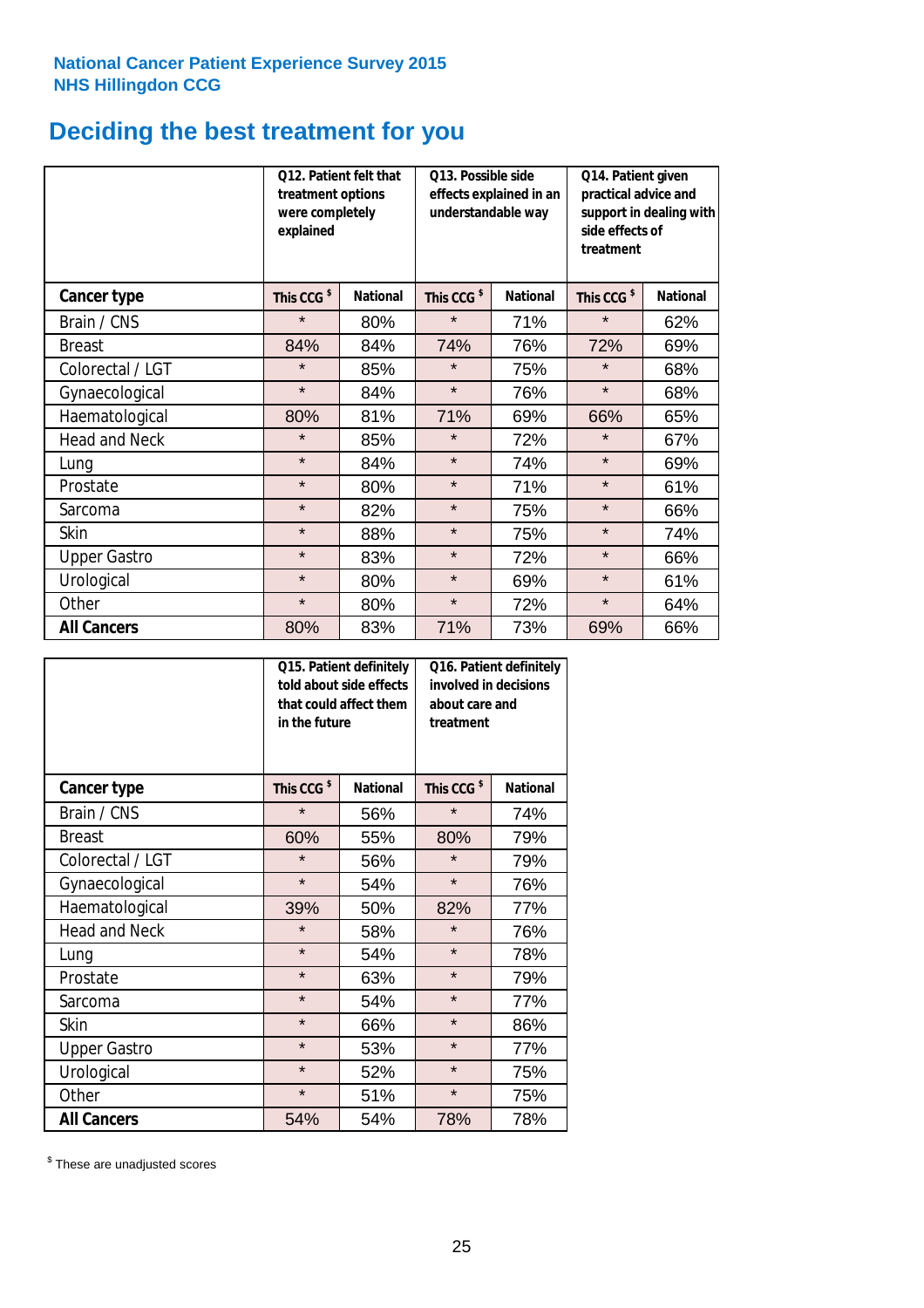## **Clinical Nurse Specialist**

|                      | would support them<br>through their<br>treatment | Q17. Patient given the<br>name of the CNS who | Q18. Patient found it<br>easy to contact their<br><b>CNS</b> |                 | <b>Q19. Get</b><br>understandable<br>answers to important<br>questions all or most<br>of the time |                 |  |
|----------------------|--------------------------------------------------|-----------------------------------------------|--------------------------------------------------------------|-----------------|---------------------------------------------------------------------------------------------------|-----------------|--|
| Cancer type          | This CCG <sup>\$</sup>                           | <b>National</b>                               | This CCG <sup>\$</sup>                                       | <b>National</b> | This CCG <sup>\$</sup>                                                                            | <b>National</b> |  |
| Brain / CNS          | $\star$                                          | 95%                                           | $\star$                                                      | 84%             | $\star$                                                                                           | 85%             |  |
| <b>Breast</b>        | 100%                                             | 94%                                           | 80%                                                          | 85%             | 87%                                                                                               | 88%             |  |
| Colorectal / LGT     | $\star$                                          | 91%                                           | $\star$                                                      | 88%             | $\star$                                                                                           | 90%             |  |
| Gynaecological       | $\star$                                          | 93%                                           | $\star$                                                      | 86%             | $\star$                                                                                           | 87%             |  |
| Haematological       | 88%                                              | 89%                                           | 98%                                                          | 89%             | 98%                                                                                               | 90%             |  |
| <b>Head and Neck</b> | $\star$                                          | 88%                                           | $\star$                                                      | 86%             | $\star$                                                                                           | 88%             |  |
| Lung                 | $\star$                                          | 93%                                           | $\star$                                                      | 89%             | $\star$                                                                                           | 89%             |  |
| Prostate             | $\star$                                          | 89%                                           | $\star$                                                      | 83%             | $\star$                                                                                           | 88%             |  |
| Sarcoma              | $\star$                                          | 87%                                           | $\star$                                                      | 86%             | $\star$                                                                                           | 88%             |  |
| Skin                 | $\star$                                          | 88%                                           | $\star$                                                      | 90%             | $\star$                                                                                           | 92%             |  |
| <b>Upper Gastro</b>  | $\star$                                          | 92%                                           | $\star$                                                      | 87%             | $\star$                                                                                           | 88%             |  |
| Urological           | $\star$                                          | 80%                                           | $\star$                                                      | 85%             | $\star$                                                                                           | 88%             |  |
| Other                | $\star$                                          | 86%                                           | $\star$                                                      | 86%             | $\star$                                                                                           | 87%             |  |
| <b>All Cancers</b>   | 91%                                              | 90%                                           | 86%                                                          | 87%             | 91%                                                                                               | 88%             |  |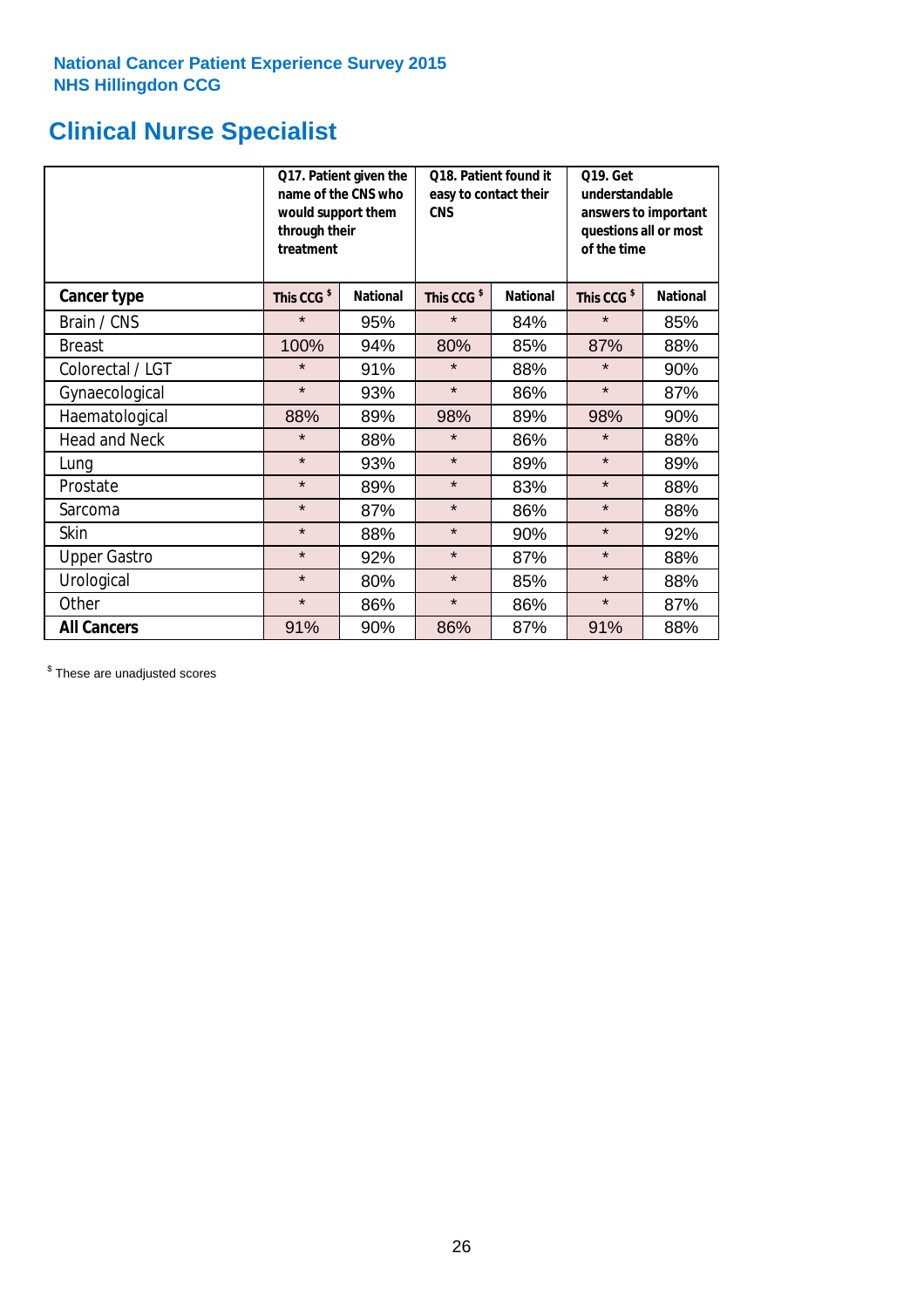## **Support for people with cancer**

|                      | Q20. Hospital staff<br>gave information | about support groups | Q21. Hospital staff<br>gave information<br>about impact cancer<br>could have on day to<br>day activities |                 | Q22. Hospital staff<br>gave information on<br>getting financial help |                 | Q23. Hospital staff told<br>patient they could get<br>free prescriptions |                 |
|----------------------|-----------------------------------------|----------------------|----------------------------------------------------------------------------------------------------------|-----------------|----------------------------------------------------------------------|-----------------|--------------------------------------------------------------------------|-----------------|
| Cancer type          | This CCG <sup>\$</sup>                  | <b>National</b>      | This CCG <sup>\$</sup>                                                                                   | <b>National</b> | This CCG <sup>\$</sup>                                               | <b>National</b> | This CCG <sup>\$</sup>                                                   | <b>National</b> |
| Brain / CNS          | $\star$                                 | 85%                  | $\star$                                                                                                  | 80%             | $\star$                                                              | 72%             | $\star$                                                                  | 79%             |
| <b>Breast</b>        | 90%                                     | 88%                  | 85%                                                                                                      | 85%             | 43%                                                                  | 60%             | 82%                                                                      | 80%             |
| Colorectal / LGT     | $\star$                                 | 82%                  | $\star$                                                                                                  | 82%             | $\star$                                                              | 52%             | $\star$                                                                  | 83%             |
| Gynaecological       | $\star$                                 | 83%                  | $\star$                                                                                                  | 81%             | $\star$                                                              | 58%             | $\star$                                                                  | 76%             |
| Haematological       | 97%                                     | 82%                  | 94%                                                                                                      | 82%             | $\star$                                                              | 56%             | $\star$                                                                  | 86%             |
| <b>Head and Neck</b> | $\star$                                 | 83%                  | $\star$                                                                                                  | 80%             | $\star$                                                              | 55%             | $\star$                                                                  | 80%             |
| Lung                 | $\star$                                 | 82%                  | $\star$                                                                                                  | 80%             | $\star$                                                              | 68%             | $\star$                                                                  | 85%             |
| Prostate             | $\star$                                 | 85%                  | $\star$                                                                                                  | 81%             | $\star$                                                              | 41%             | $\star$                                                                  | 76%             |
| Sarcoma              | $\star$                                 | 82%                  | $\star$                                                                                                  | 80%             | $\star$                                                              | 57%             | $\star$                                                                  | 75%             |
| Skin                 | $\star$                                 | 85%                  | $\star$                                                                                                  | 85%             | $\star$                                                              | 51%             | $\star$                                                                  | 65%             |
| <b>Upper Gastro</b>  | $\star$                                 | 82%                  | $\star$                                                                                                  | 78%             | $\star$                                                              | 57%             | $\star$                                                                  | 83%             |
| Urological           | $\star$                                 | 71%                  | $\star$                                                                                                  | 70%             | $\star$                                                              | 33%             | $\star$                                                                  | 69%             |
| Other                | $\star$                                 | 80%                  | $\star$                                                                                                  | 77%             | $\star$                                                              | 53%             | $\star$                                                                  | 79%             |
| <b>All Cancers</b>   | 87%                                     | 83%                  | 84%                                                                                                      | 81%             | 50%                                                                  | 55%             | 84%                                                                      | 80%             |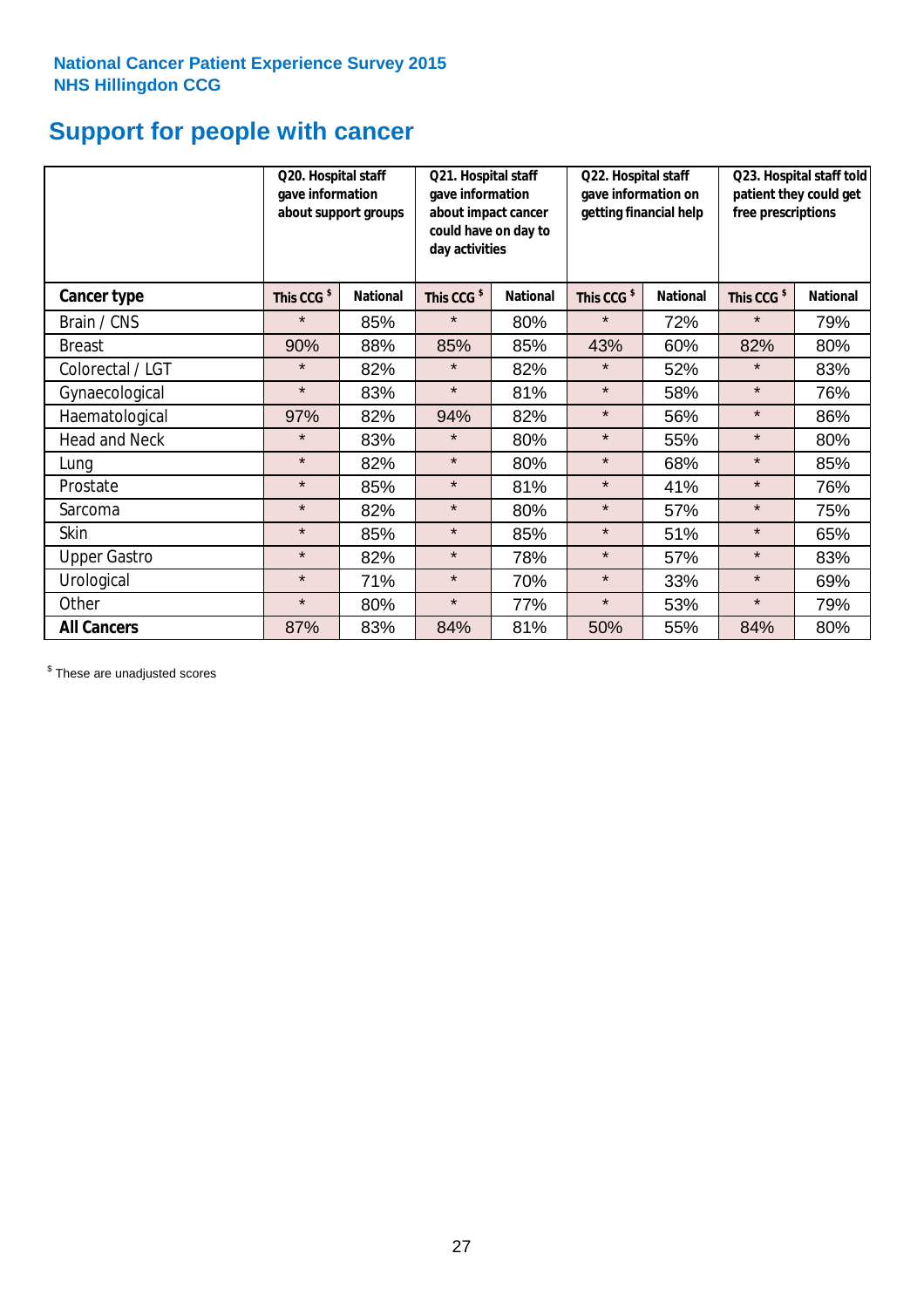## **Operations**

|                      | Q26. Staff explained<br>how operation had<br>gone in<br>understandable way |                 |  |  |  |
|----------------------|----------------------------------------------------------------------------|-----------------|--|--|--|
| <b>Cancer type</b>   | This CCG <sup>\$</sup>                                                     | <b>National</b> |  |  |  |
| Brain / CNS          | $\star$                                                                    | 75%             |  |  |  |
| <b>Breast</b>        | 73%                                                                        | 77%             |  |  |  |
| Colorectal / LGT     | $\star$                                                                    | 81%             |  |  |  |
| Gynaecological       | $\star$                                                                    | 79%             |  |  |  |
| Haematological       | $\star$                                                                    | 75%             |  |  |  |
| <b>Head and Neck</b> | $\star$                                                                    | 77%             |  |  |  |
| Lung                 | $\star$                                                                    | 76%             |  |  |  |
| Prostate             | $\star$                                                                    | 76%             |  |  |  |
| Sarcoma              | $\star$                                                                    | 80%             |  |  |  |
| Skin                 | $\star$                                                                    | 84%             |  |  |  |
| <b>Upper Gastro</b>  | $\star$                                                                    | 81%             |  |  |  |
| Urological           | $\star$                                                                    | 74%             |  |  |  |
| Other                | $\star$<br>78%                                                             |                 |  |  |  |
| <b>All Cancers</b>   | 77%                                                                        | 78%             |  |  |  |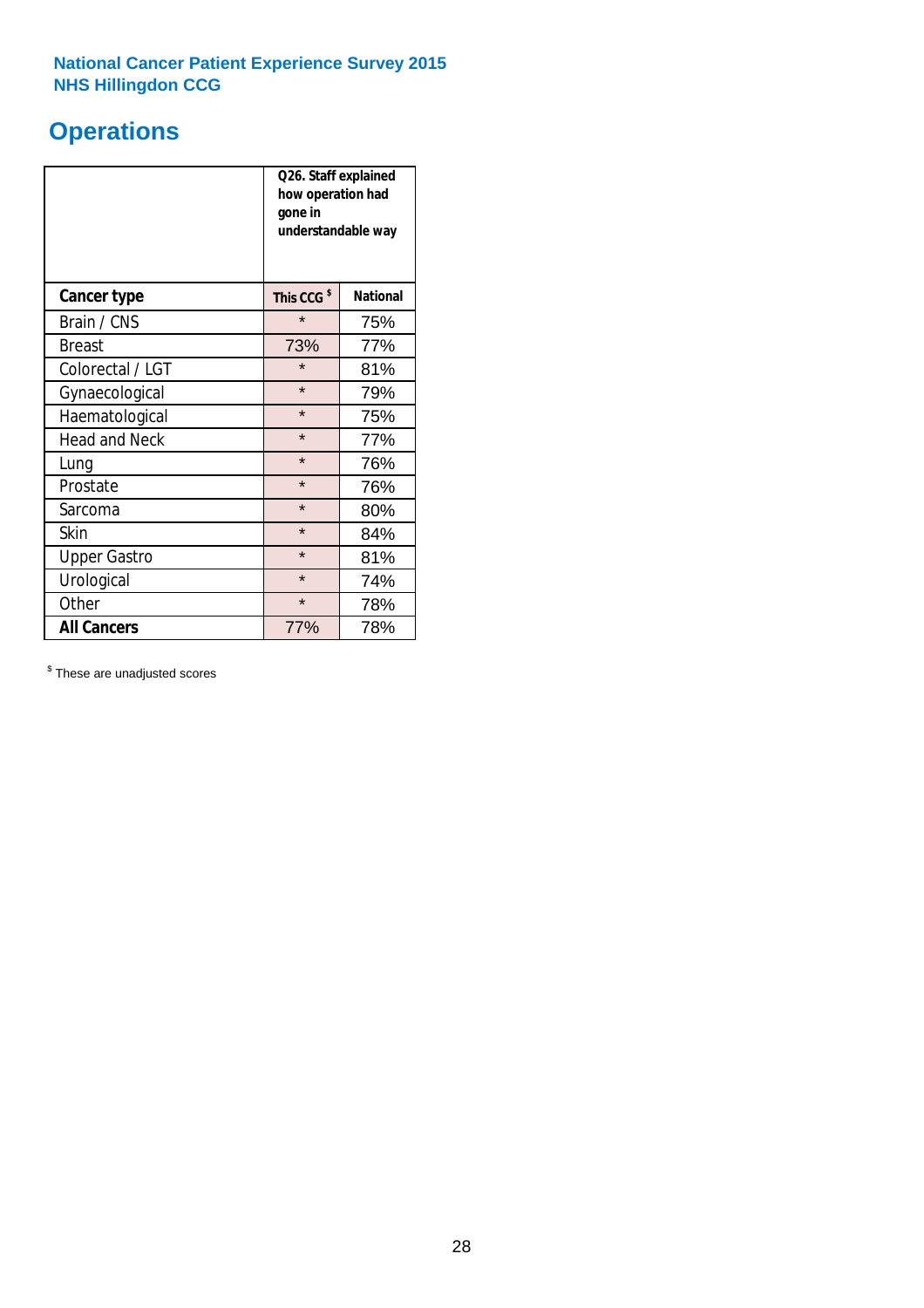## **Hospital care as an inpatient (Part 1 of 2)**

|                      | or nurses did not talk<br>they were not there | Q28. Groups of doctors<br>in front of patient as if | Q29. Patient had<br>confidence and trust in<br>all doctors treating<br>them |                 | Q30. Patient's family<br>or someone close<br>definitely had<br>opportunity to talk to<br>doctor |                 | Q31. Patient had<br>confidence and trust in I<br>all ward nurses |                 |
|----------------------|-----------------------------------------------|-----------------------------------------------------|-----------------------------------------------------------------------------|-----------------|-------------------------------------------------------------------------------------------------|-----------------|------------------------------------------------------------------|-----------------|
| Cancer type          | This CCG <sup>\$</sup>                        | <b>National</b>                                     | This CCG <sup>\$</sup>                                                      | <b>National</b> | This CCG <sup>\$</sup>                                                                          | <b>National</b> | This CCG <sup>\$</sup>                                           | <b>National</b> |
| Brain / CNS          | $\star$                                       | 68%                                                 | $\star$                                                                     | 78%             | $\star$                                                                                         | 65%             | $\star$                                                          | 67%             |
| <b>Breast</b>        | 74%                                           | 89%                                                 | 83%                                                                         | 86%             | 67%                                                                                             | 73%             | 51%                                                              | 74%             |
| Colorectal / LGT     | $\star$                                       | 75%                                                 | $\star$                                                                     | 85%             | $\star$                                                                                         | 72%             | $\star$                                                          | 68%             |
| Gynaecological       | $\star$                                       | 84%                                                 | $\star$                                                                     | 86%             | $\star$                                                                                         | 71%             | $\star$                                                          | 69%             |
| Haematological       | $\star$                                       | 80%                                                 | $\star$                                                                     | 81%             | $\star$                                                                                         | 75%             | $\star$                                                          | 73%             |
| <b>Head and Neck</b> | $\star$                                       | 79%                                                 | $\star$                                                                     | 85%             | $\star$                                                                                         | 73%             | $\star$                                                          | 72%             |
| Lung                 | $\star$                                       | 75%                                                 | $\star$                                                                     | 82%             | $\star$                                                                                         | 71%             | $\star$                                                          | 73%             |
| Prostate             | $\star$                                       | 84%                                                 | $\star$                                                                     | 87%             | $\star$                                                                                         | 72%             | $\star$                                                          | 75%             |
| Sarcoma              | $\star$                                       | 82%                                                 | $\star$                                                                     | 85%             | $\star$                                                                                         | 75%             | $\star$                                                          | 70%             |
| Skin                 | $\star$                                       | 85%                                                 | $\star$                                                                     | 90%             | $\star$                                                                                         | 79%             | $\star$                                                          | 84%             |
| <b>Upper Gastro</b>  | $\star$                                       | 75%                                                 | $\star$                                                                     | 83%             | $\star$                                                                                         | 72%             | $\star$                                                          | 70%             |
| Urological           | $\star$                                       | 80%                                                 | $\star$                                                                     | 84%             | $\star$                                                                                         | 67%             | $\star$                                                          | 75%             |
| Other                | $\star$                                       | 79%                                                 | $\star$                                                                     | 79%             | $\star$                                                                                         | 70%             | $\star$                                                          | 69%             |
| <b>All Cancers</b>   | 78%                                           | 81%                                                 | 88%                                                                         | 84%             | 70%                                                                                             | 72%             | 66%                                                              | 72%             |

|                      | Q32. Always / nearly<br>always enough nurses<br>on duty |                 | Q33. All staff asked<br>patient what name<br>they preferred to be<br>called by |                 | Q34. Always given<br>enough privacy when<br>discussing condition or<br>treatment |                 | Q35. Patient was able<br>to discuss worries or<br>fears with staff during<br>visit |                 |
|----------------------|---------------------------------------------------------|-----------------|--------------------------------------------------------------------------------|-----------------|----------------------------------------------------------------------------------|-----------------|------------------------------------------------------------------------------------|-----------------|
| <b>Cancer type</b>   | This CCG <sup>\$</sup>                                  | <b>National</b> | This CCG <sup>\$</sup>                                                         | <b>National</b> | This CCG <sup>\$</sup>                                                           | <b>National</b> | This CCG <sup>\$</sup>                                                             | <b>National</b> |
| Brain / CNS          | $\star$                                                 | 64%             | $\star$                                                                        | 69%             | $\star$                                                                          | 80%             | $\star$                                                                            | 44%             |
| <b>Breast</b>        | 66%                                                     | 69%             | 49%                                                                            | 60%             | 71%                                                                              | 86%             | 59%                                                                                | 53%             |
| Colorectal / LGT     | $\star$                                                 | 61%             | $\star$                                                                        | 70%             | $\star$                                                                          | 84%             | $\star$                                                                            | 54%             |
| Gynaecological       | $\star$                                                 | 65%             | $\star$                                                                        | 63%             | $\star$                                                                          | 82%             | $\star$                                                                            | 50%             |
| Haematological       | $\star$                                                 | 63%             | $\star$                                                                        | 67%             | $\star$                                                                          | 86%             | $\star$                                                                            | 55%             |
| <b>Head and Neck</b> | $\star$                                                 | 67%             | $\star$                                                                        | 66%             | $\star$                                                                          | 85%             | $\star$                                                                            | 50%             |
| Lung                 | $\star$                                                 | 68%             | $\star$                                                                        | 71%             | $\star$                                                                          | 84%             | $\star$                                                                            | 49%             |
| Prostate             | $\star$                                                 | 71%             | $\star$                                                                        | 67%             | $\star$                                                                          | 87%             | $\star$                                                                            | 52%             |
| Sarcoma              | $\star$                                                 | 68%             | $\star$                                                                        | 71%             | $\star$                                                                          | 87%             | $\star$                                                                            | 52%             |
| Skin                 | $\star$                                                 | 81%             | $\star$                                                                        | 67%             | $\star$                                                                          | 89%             | $\star$                                                                            | 61%             |
| <b>Upper Gastro</b>  | $\star$                                                 | 62%             | $\star$                                                                        | 75%             | $\star$                                                                          | 83%             | $\star$                                                                            | 53%             |
| Urological           | $\star$                                                 | 68%             | $\star$                                                                        | 71%             | $\star$                                                                          | 84%             | $\star$                                                                            | 46%             |
| Other                | $\star$                                                 | 62%             | $\star$                                                                        | 66%             | $\star$                                                                          | 82%             | $\star$                                                                            | 48%             |
| <b>All Cancers</b>   | 69%                                                     | 66%             | 60%                                                                            | 67%             | 82%                                                                              | 85%             | 53%                                                                                | 52%             |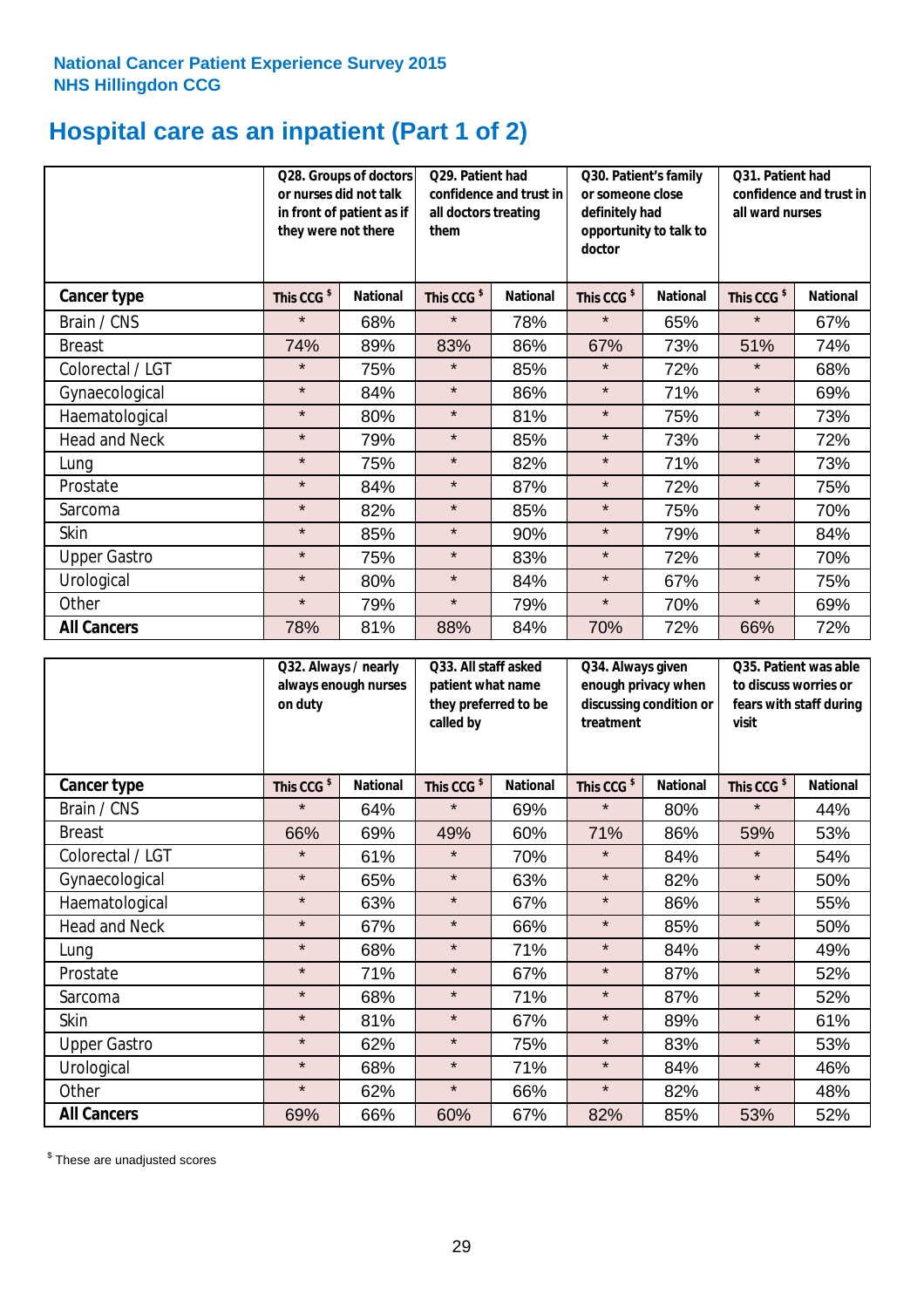## **Hospital care as an inpatient (Part 2 of 2)**

|                      | Q36. Hospital staff<br>definitely did<br>everything to help<br>control pain | Q37. Always treated<br>with respect and<br>dignity by staff |                        |                 | Q38. Given clear<br>written information<br>about what should /<br>should not do post<br>discharge |                 | Q39. Staff told patient<br>who to contact if<br>worried post discharge |                 |  |
|----------------------|-----------------------------------------------------------------------------|-------------------------------------------------------------|------------------------|-----------------|---------------------------------------------------------------------------------------------------|-----------------|------------------------------------------------------------------------|-----------------|--|
| Cancer type          | This CCG <sup>\$</sup>                                                      | <b>National</b>                                             | This CCG <sup>\$</sup> | <b>National</b> | This CCG <sup>\$</sup>                                                                            | <b>National</b> | This CCG <sup>\$</sup>                                                 | <b>National</b> |  |
| Brain / CNS          | $\star$                                                                     | 82%                                                         | $\star$                | 84%             | $\star$                                                                                           | 79%             | $\star$                                                                | 91%             |  |
| <b>Breast</b>        | 93%                                                                         | 86%                                                         | 77%                    | 88%             | 91%                                                                                               | 90%             | 94%                                                                    | 95%             |  |
| Colorectal / LGT     | $\star$                                                                     | 84%                                                         | $\star$                | 86%             | $\star$                                                                                           | 83%             | $\star$                                                                | 94%             |  |
| Gynaecological       | $\star$                                                                     | 83%                                                         | $\star$                | 85%             | $\star$                                                                                           | 86%             | $\star$                                                                | 93%             |  |
| Haematological       | $\star$                                                                     | 84%                                                         | $\star$                | 89%             | $\star$                                                                                           | 79%             | $\star$                                                                | 95%             |  |
| <b>Head and Neck</b> | $\star$                                                                     | 84%                                                         | $\star$                | 88%             | $\star$                                                                                           | 86%             | $\star$                                                                | 92%             |  |
| Lung                 | $\star$                                                                     | 83%                                                         | $\star$                | 87%             | $\star$                                                                                           | 81%             | $\star$                                                                | 92%             |  |
| Prostate             | $\star$                                                                     | 85%                                                         | $\star$                | 91%             | $\star$                                                                                           | 87%             | $\star$                                                                | 94%             |  |
| Sarcoma              | $\star$                                                                     | 86%                                                         | $\star$                | 91%             | $\star$                                                                                           | 83%             | $\star$                                                                | 94%             |  |
| Skin                 | $\star$                                                                     | 88%                                                         | $\star$                | 93%             | $\star$                                                                                           | 91%             | $\star$                                                                | 97%             |  |
| <b>Upper Gastro</b>  | $\star$                                                                     | 83%                                                         | $\star$                | 86%             | $\star$                                                                                           | 79%             | $\star$                                                                | 93%             |  |
| Urological           | $\star$                                                                     | 80%                                                         | $\star$                | 88%             | $\star$                                                                                           | 83%             | $\star$                                                                | 90%             |  |
| Other                | $\star$                                                                     | 82%                                                         | $\star$                | 85%             | $\star$                                                                                           | 80%             | $\star$                                                                | 92%             |  |
| <b>All Cancers</b>   | 88%                                                                         | 84%                                                         | 85%                    | 87%             | 84%                                                                                               | 84%             | 93%                                                                    | 94%             |  |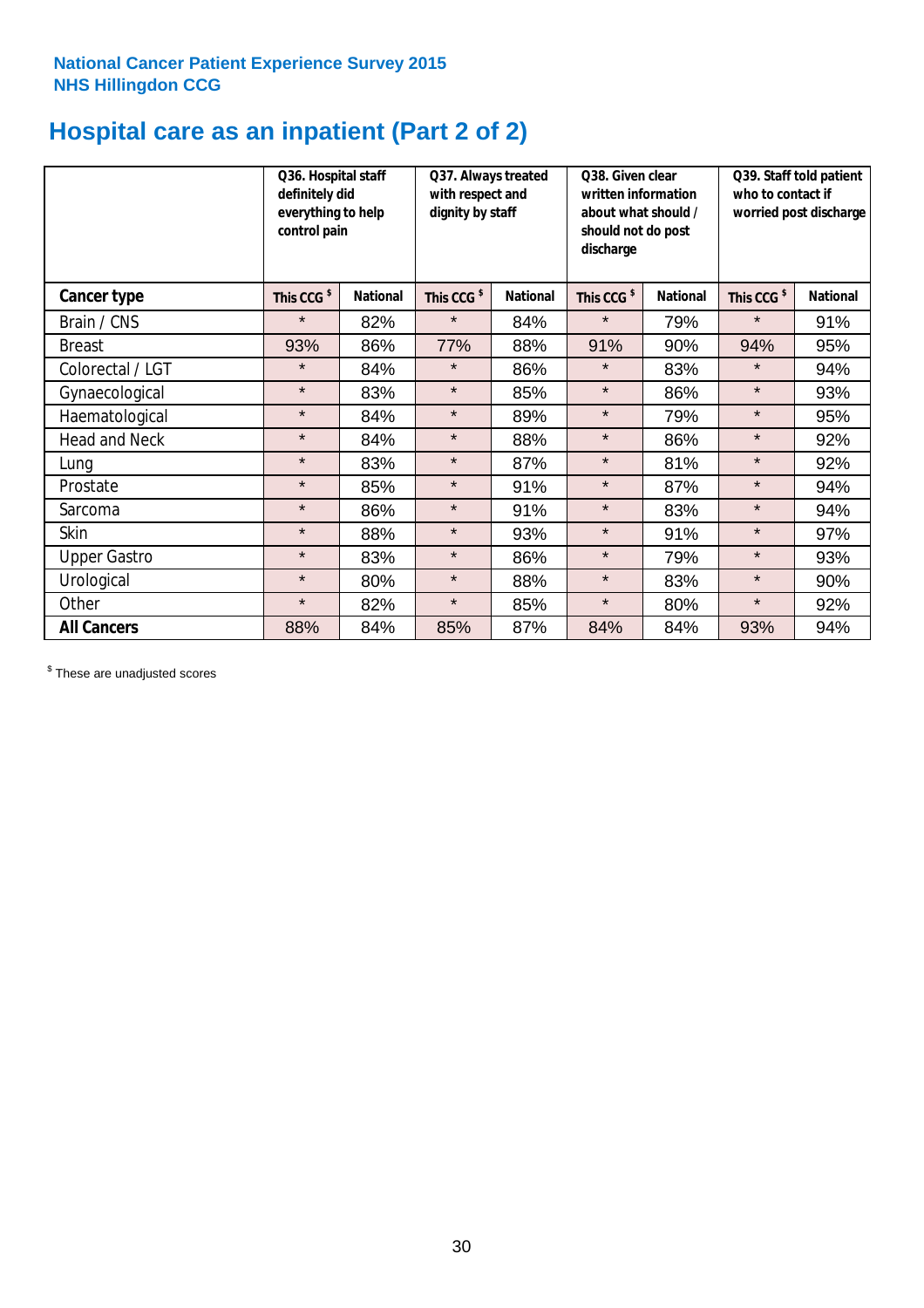## **Hospital care as a day patient / outpatient**

|                      | visit                  | Q41. Patient was able<br>to discuss worries or<br>fears with staff during |                        | Q42. Doctor had the<br>right notes and other<br>documentation with<br>them |                        | Q44. Beforehand<br>patient had all<br>information needed<br>about radiotherapy<br>treatment |                        | Q45. Patient given<br>understandable<br>information about<br>whether radiotherapy<br>was working |  |
|----------------------|------------------------|---------------------------------------------------------------------------|------------------------|----------------------------------------------------------------------------|------------------------|---------------------------------------------------------------------------------------------|------------------------|--------------------------------------------------------------------------------------------------|--|
| <b>Cancer type</b>   | This CCG <sup>\$</sup> | <b>National</b>                                                           | This CCG <sup>\$</sup> | <b>National</b>                                                            | This CCG <sup>\$</sup> | <b>National</b>                                                                             | This CCG <sup>\$</sup> | <b>National</b>                                                                                  |  |
| Brain / CNS          | $\star$                | 65%                                                                       | $\star$                | 94%                                                                        | $\star$                | 85%                                                                                         | $\star$                | 52%                                                                                              |  |
| <b>Breast</b>        | 58%                    | 70%                                                                       | 90%                    | 95%                                                                        | 87%                    | 87%                                                                                         | 52%                    | 60%                                                                                              |  |
| Colorectal / LGT     | $\star$                | 73%                                                                       | $\star$                | 95%                                                                        | n.a.                   | 85%                                                                                         | n.a.                   | 55%                                                                                              |  |
| Gynaecological       | $\star$                | 70%                                                                       | $\star$                | 96%                                                                        | $\star$                | 85%                                                                                         | n.a.                   | 64%                                                                                              |  |
| Haematological       | 84%                    | 74%                                                                       | 100%                   | 97%                                                                        | $\star$                | 82%                                                                                         | $\star$                | 64%                                                                                              |  |
| <b>Head and Neck</b> | $\star$                | 69%                                                                       | $\star$                | 95%                                                                        | $\star$                | 86%                                                                                         | $\star$                | 60%                                                                                              |  |
| Lung                 | $\star$                | 69%                                                                       | $\star$                | 96%                                                                        | $\star$                | 86%                                                                                         | $\star$                | 59%                                                                                              |  |
| Prostate             | $\star$                | 69%                                                                       | $\star$                | 95%                                                                        | $\star$                | 88%                                                                                         | $\star$                | 61%                                                                                              |  |
| Sarcoma              | $\star$                | 68%                                                                       | $\star$                | 97%                                                                        | $\star$                | 88%                                                                                         | $\star$                | 63%                                                                                              |  |
| Skin                 | $\star$                | 73%                                                                       | $\star$                | 96%                                                                        | n.a.                   | 81%                                                                                         | n.a.                   | 63%                                                                                              |  |
| <b>Upper Gastro</b>  | $\star$                | 68%                                                                       | $\star$                | 95%                                                                        | $\star$                | 85%                                                                                         | n.a.                   | 57%                                                                                              |  |
| Urological           | $\star$                | 65%                                                                       | $\star$                | 95%                                                                        | $\star$                | 81%                                                                                         | $\star$                | 53%                                                                                              |  |
| Other                | $\star$                | 67%                                                                       | $\star$                | 95%                                                                        | $\star$                | 83%                                                                                         | $\star$                | 59%                                                                                              |  |
| <b>All Cancers</b>   | 68%                    | 70%                                                                       | 94%                    | 96%                                                                        | 80%                    | 86%                                                                                         | 53%                    | 60%                                                                                              |  |

|                      | O47. Beforehand<br>patient had all<br>information needed<br>treatment | about chemotherapy | Q48. Patient given<br>understandable<br>information about<br>whether<br>chemotherapy was<br>working |                 |  |
|----------------------|-----------------------------------------------------------------------|--------------------|-----------------------------------------------------------------------------------------------------|-----------------|--|
| <b>Cancer type</b>   | This CCG <sup>\$</sup>                                                | <b>National</b>    | This CCG <sup>\$</sup>                                                                              | <b>National</b> |  |
| Brain / CNS          | $\star$                                                               | 82%                | $\star$                                                                                             | 57%             |  |
| <b>Breast</b>        | $\star$                                                               | 83%                | $\star$                                                                                             | 62%             |  |
| Colorectal / LGT     | $\star$                                                               | 86%                | $\star$                                                                                             | 65%             |  |
| Gynaecological       | $\star$                                                               | 86%                | $\star$                                                                                             | 68%             |  |
| Haematological       | 84%                                                                   | 85%                |                                                                                                     | 75%             |  |
| <b>Head and Neck</b> | n.a.                                                                  | 80%                | n.a.                                                                                                | 52%             |  |
| Lung                 | $\star$                                                               | 85%                | $\star$                                                                                             | 68%             |  |
| Prostate             | $\star$                                                               | 83%                | $\star$                                                                                             | 69%             |  |
| Sarcoma              | $\star$                                                               | 82%                | n.a.                                                                                                | 70%             |  |
| Skin                 | n.a.                                                                  | 92%                | n.a.                                                                                                | 80%             |  |
| <b>Upper Gastro</b>  | $\star$                                                               | 83%                | $\star$                                                                                             | 64%             |  |
| Urological           | $\star$                                                               | 83%                | $\star$                                                                                             | 66%             |  |
| Other                | $\star$                                                               | 85%                | $\star$                                                                                             | 70%             |  |
| <b>All Cancers</b>   | 81%                                                                   | 84%                | 69%                                                                                                 | 68%             |  |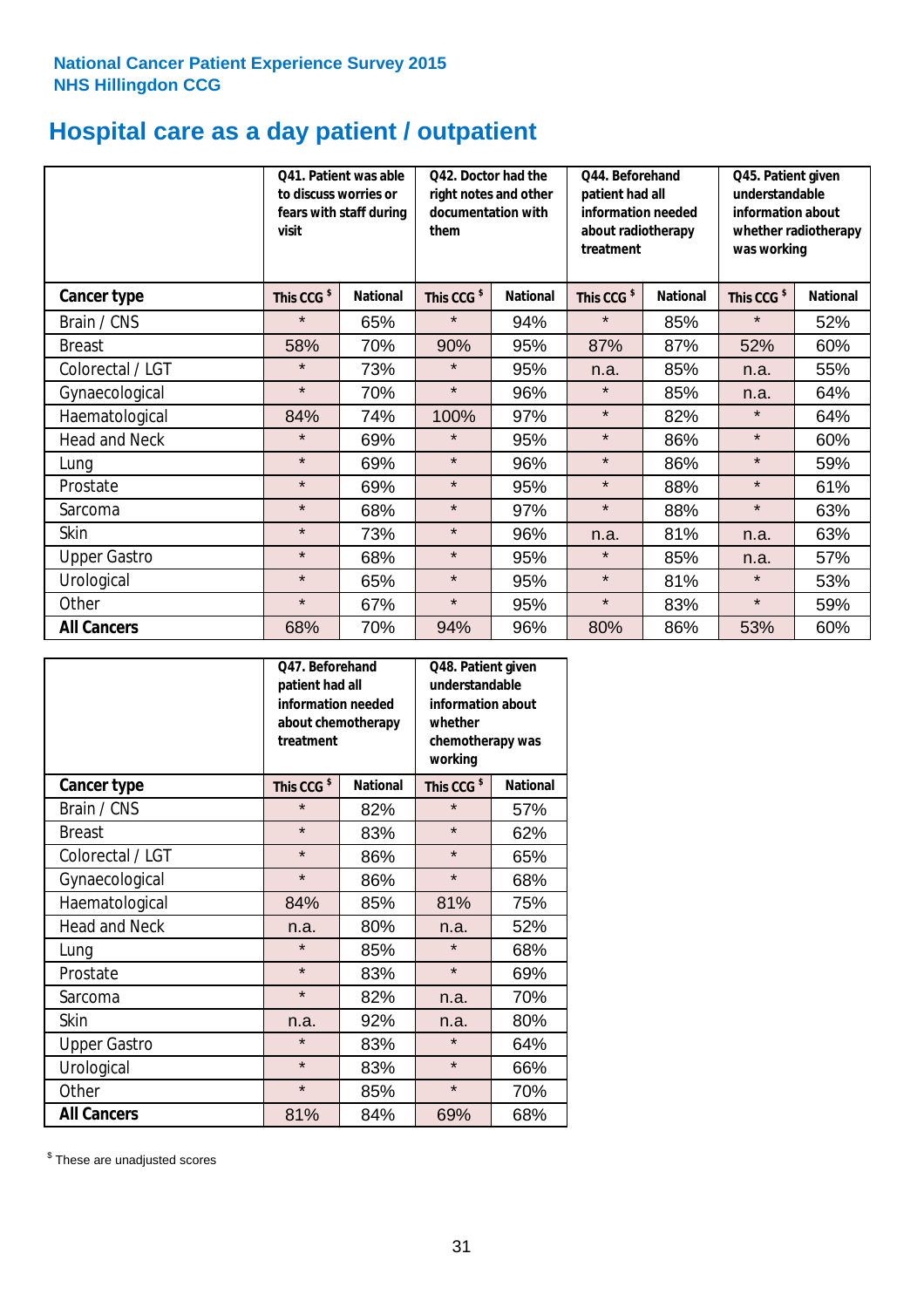## **Home care and support**

|                      | Q49. Hospital staff<br>gave family or<br>someone close all the<br>information needed to<br>help with care at home |                 | from health or social<br>services during<br>treatment | Q50. Patient definitely<br>given enough support | Q51. Patient definitely<br>given enough support<br>from health or social<br>services after<br>treatment |                 |  |
|----------------------|-------------------------------------------------------------------------------------------------------------------|-----------------|-------------------------------------------------------|-------------------------------------------------|---------------------------------------------------------------------------------------------------------|-----------------|--|
| <b>Cancer type</b>   | This CCG <sup>\$</sup>                                                                                            | <b>National</b> | This CCG <sup>\$</sup>                                | <b>National</b>                                 | This CCG <sup>\$</sup>                                                                                  | <b>National</b> |  |
| Brain / CNS          | $\star$                                                                                                           | 56%             | $\star$                                               | 44%                                             | $\star$                                                                                                 | 44%             |  |
| <b>Breast</b>        | 48%                                                                                                               | 57%             | 36%                                                   | 54%                                             | $\star$                                                                                                 | 40%             |  |
| Colorectal / LGT     | $\star$                                                                                                           | 60%             | $\star$                                               | 62%                                             | $\star$                                                                                                 | 52%             |  |
| Gynaecological       | $\star$                                                                                                           | 56%             | $\star$                                               | 52%                                             | $\star$                                                                                                 | 42%             |  |
| Haematological       | 67%                                                                                                               | 60%             | 45%                                                   | 52%                                             | $\star$                                                                                                 | 43%             |  |
| <b>Head and Neck</b> | $\star$                                                                                                           | 59%             | n.a.                                                  | 53%                                             | $\star$                                                                                                 | 50%             |  |
| Lung                 | $\star$                                                                                                           | 57%             | $\star$                                               | 52%                                             | $\star$                                                                                                 | 42%             |  |
| Prostate             | $\star$                                                                                                           | 55%             | $\star$                                               | 47%                                             | $\star$                                                                                                 | 43%             |  |
| Sarcoma              | $\star$                                                                                                           | 59%             | $\star$                                               | 58%                                             | n.a.                                                                                                    | 53%             |  |
| Skin                 | $\star$                                                                                                           | 67%             | $\star$                                               | 58%                                             | $\star$                                                                                                 | 61%             |  |
| <b>Upper Gastro</b>  | $\star$                                                                                                           | 59%             | $\star$                                               | 54%                                             | $\star$                                                                                                 | 45%             |  |
| Urological           | $\star$                                                                                                           | 55%             | $\star$                                               | 47%                                             | $\star$                                                                                                 | 44%             |  |
| Other                | $\star$                                                                                                           | 54%             | $\star$                                               | 55%                                             | $\star$                                                                                                 | 48%             |  |
| <b>All Cancers</b>   | 60%                                                                                                               | 58%             | 45%                                                   | 54%                                             | 41%                                                                                                     | 45%             |  |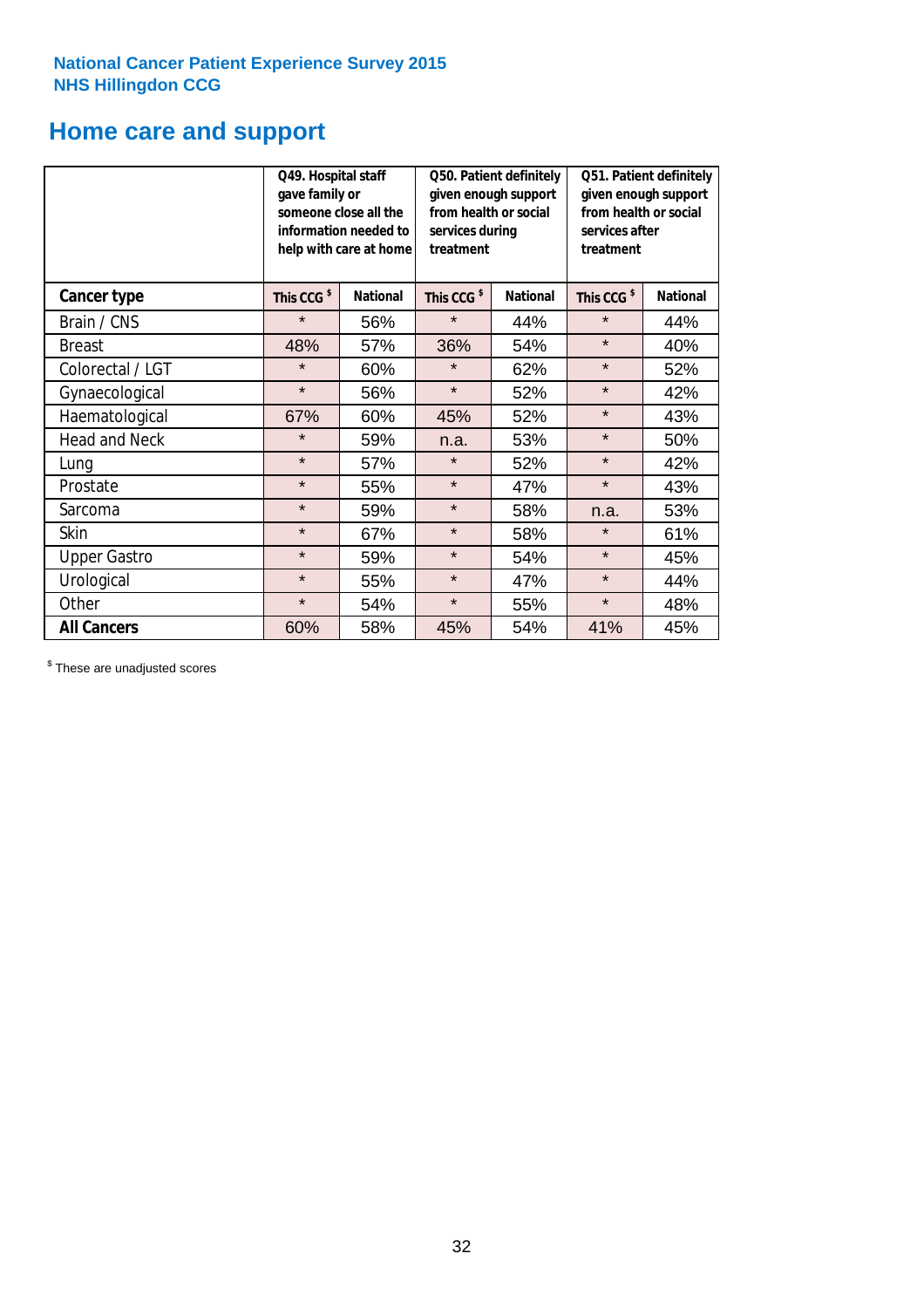## **Care from your general practice**

|                      | information about<br>treatment | Q52. GP given enough<br>patient's condition and | <b>O53. Practice staff</b><br>definitely did<br>everything they could<br>to support patient |                 |  |
|----------------------|--------------------------------|-------------------------------------------------|---------------------------------------------------------------------------------------------|-----------------|--|
| <b>Cancer type</b>   | This CCG <sup>\$</sup>         | <b>National</b>                                 | This CCG <sup>\$</sup>                                                                      | <b>National</b> |  |
| Brain / CNS          | $\star$                        | 94%                                             | $\star$                                                                                     | 59%             |  |
| <b>Breast</b>        | 89%                            | 96%                                             | 48%                                                                                         | 63%             |  |
| Colorectal / LGT     | $\star$                        | 95%                                             | $\star$                                                                                     | 63%             |  |
| Gynaecological       | $\star$                        | 95%                                             | $\star$                                                                                     | 59%             |  |
| Haematological       | 98%                            | 96%                                             | 73%                                                                                         | 61%             |  |
| <b>Head and Neck</b> | $\star$                        | 93%                                             | $\star$                                                                                     | 60%             |  |
| Lung                 | $\star$                        | 95%                                             | $\star$                                                                                     | 62%             |  |
| Prostate             | $\star$                        | 95%                                             | $\star$                                                                                     | 67%             |  |
| Sarcoma              | $\star$                        | 97%                                             | $\star$                                                                                     | 65%             |  |
| Skin                 | $\star$                        | 97%                                             | $\star$                                                                                     | 71%             |  |
| <b>Upper Gastro</b>  | $\star$                        | 94%                                             | $\star$                                                                                     | 62%             |  |
| Urological           | $\star$                        | 95%                                             | $\star$                                                                                     | 64%             |  |
| Other                | $\star$                        | 95%                                             | $\star$                                                                                     | 61%             |  |
| <b>All Cancers</b>   | 93%                            | 95%                                             | 58%                                                                                         | 63%             |  |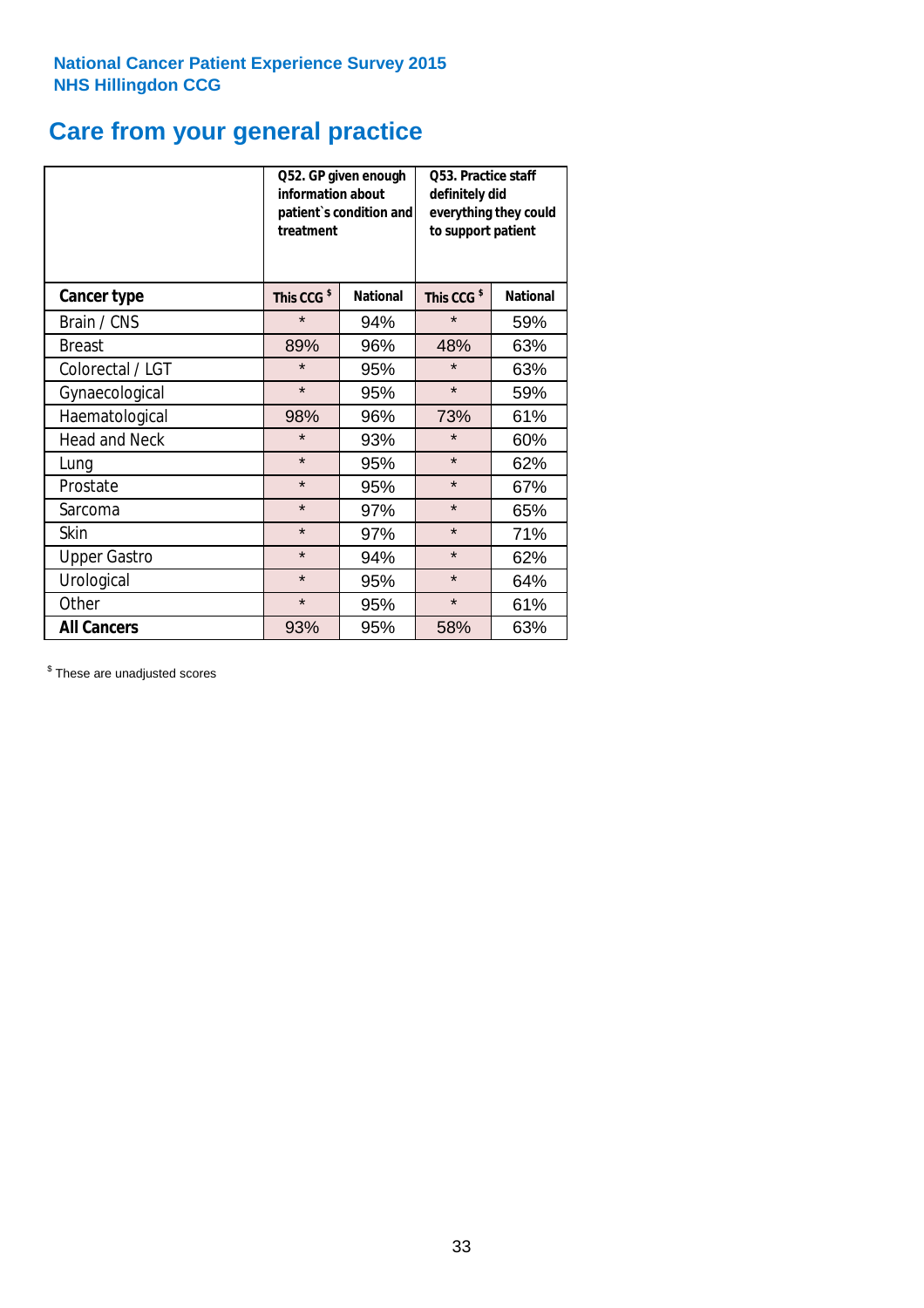## **Your overall NHS care**

|                      | Q54. Hospital and<br>community staff<br>always worked well<br>together |                 | Q55. Patient given a<br>care plan |                 | Q56. Overall the<br>administration of the<br>care was very good /<br>qood |                 | Q57. Length of time for<br>attending clinics and<br>appointments was<br>right |                 |
|----------------------|------------------------------------------------------------------------|-----------------|-----------------------------------|-----------------|---------------------------------------------------------------------------|-----------------|-------------------------------------------------------------------------------|-----------------|
| <b>Cancer type</b>   | This CCG <sup>\$</sup>                                                 | <b>National</b> | This CCG <sup>\$</sup>            | <b>National</b> | This CCG <sup>\$</sup>                                                    | <b>National</b> | This CCG <sup>\$</sup>                                                        | <b>National</b> |
| Brain / CNS          | $\star$                                                                | 45%             | $\star$                           | 29%             | $\star$                                                                   | 84%             | $\star$                                                                       | 60%             |
| <b>Breast</b>        | 48%                                                                    | 60%             | 34%                               | 35%             | 91%                                                                       | 90%             | 58%                                                                           | 64%             |
| Colorectal / LGT     | $\star$                                                                | 60%             | $\star$                           | 36%             | $\star$                                                                   | 88%             | $\star$                                                                       | 68%             |
| Gynaecological       | $\star$                                                                | 58%             | $\star$                           | 29%             | $\star$                                                                   | 89%             | $\star$                                                                       | 66%             |
| Haematological       | 67%                                                                    | 63%             | 40%                               | 33%             | 92%                                                                       | 92%             | 78%                                                                           | 62%             |
| <b>Head and Neck</b> | $\star$                                                                | 58%             | $\star$                           | 34%             | $\star$                                                                   | 89%             | $\star$                                                                       | 65%             |
| Lung                 | $\star$                                                                | 63%             | $\star$                           | 32%             | $\star$                                                                   | 89%             | $\star$                                                                       | 70%             |
| Prostate             | $\star$                                                                | 63%             | $\star$                           | 36%             | $\star$                                                                   | 87%             | $\star$                                                                       | 71%             |
| Sarcoma              | $\star$                                                                | 60%             | $\star$                           | 31%             | $\star$                                                                   | 90%             | $\star$                                                                       | 63%             |
| Skin                 | $\star$                                                                | 69%             | $\star$                           | 39%             | $\star$                                                                   | 89%             | $\star$                                                                       | 73%             |
| <b>Upper Gastro</b>  | $\star$                                                                | 58%             | $\star$                           | 36%             | $\star$                                                                   | 88%             | $\star$                                                                       | 66%             |
| Urological           | $\star$                                                                | 62%             | $\star$                           | 26%             | $\star$                                                                   | 84%             | $\star$                                                                       | 73%             |
| Other                | $\star$                                                                | 56%             | $\star$                           | 29%             | $\star$                                                                   | 87%             | $\star$                                                                       | 61%             |
| <b>All Cancers</b>   | 55%                                                                    | 61%             | 38%                               | 33%             | 87%                                                                       | 89%             | 70%                                                                           | 66%             |

|                      | Q58. Taking part in<br>cancer research | discussed with patient | Q59. Patient's average<br>rating of care scored<br>from very poor to very<br>good |                 |  |
|----------------------|----------------------------------------|------------------------|-----------------------------------------------------------------------------------|-----------------|--|
| <b>Cancer type</b>   | This CCG <sup>\$</sup>                 | <b>National</b>        | This CCG <sup>\$</sup>                                                            | <b>National</b> |  |
| Brain / CNS          | $\star$                                | 32%                    | $\star$                                                                           | 8.5             |  |
| <b>Breast</b>        | 36%                                    | 28%                    | 8.8                                                                               | 8.8             |  |
| Colorectal / LGT     | $\star$                                | 22%                    | $\star$                                                                           | 8.7             |  |
| Gynaecological       | $\star$                                | 27%                    | $\star$                                                                           | 8.7             |  |
| Haematological       | 39%                                    | 36%                    | 8.9                                                                               | 8.8             |  |
| <b>Head and Neck</b> | $\star$                                | 21%                    | $\star$                                                                           | 8.6             |  |
| Lung                 | $\star$                                | 34%                    | $\star$                                                                           | 8.6             |  |
| Prostate             | $\star$                                | 35%                    | $\star$                                                                           | 8.6             |  |
| Sarcoma              | $\star$                                | 29%                    | $\star$                                                                           | 8.7             |  |
| <b>Skin</b>          | $\star$                                | 17%                    | $\star$                                                                           | 8.9             |  |
| <b>Upper Gastro</b>  | $\star$                                | 30%                    | $\star$                                                                           | 8.6             |  |
| Urological           | $\star$                                | 14%                    | $\star$                                                                           | 8.5             |  |
| Other                | $\star$                                | 31%                    | $\star$                                                                           | 8.6             |  |
| <b>All Cancers</b>   | 32%                                    | 28%                    | 8.7                                                                               | 8.7             |  |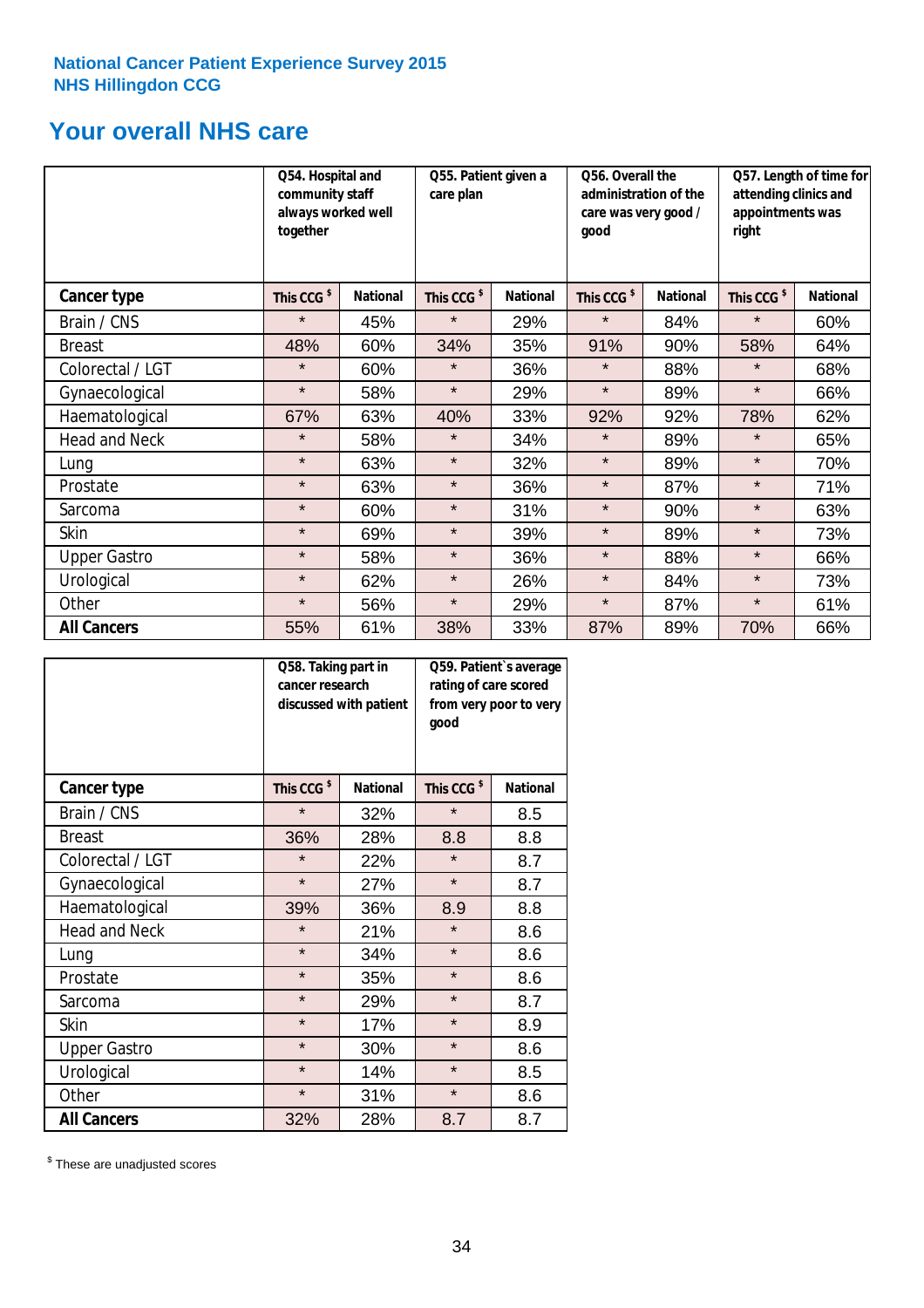## **Annex**

## **Methodology**

The sample for the survey included all adult (aged 16 and over) NHS patients, with a confirmed primary diagnosis of cancer, discharged from an NHS Trust after an inpatient episode or day case attendance for cancer related treatment in the months of April, May and June 2015.

The patients included in the sample had relevant cancer ICD10 codes (C00-99 excluding C44 and C84, and D05) in the first diagnosis field of their patient records, applied to their patient files by the relevant NHS Trust, and were alive at the point at which fieldwork commenced. Deceased checks were undertaken on up to three occasions during fieldwork, to ensure that questionnaires were not sent to patients who had died since their treatment.

Trust samples were checked rigorously for duplicates and patient lists were also de-duplicated nationally to ensure that patients did not receive multiple copies of questionnaires.

The fieldwork for the survey was undertaken between October 2015 and March 2016.

For the first time, the survey used a mixed mode methodology. Questionnaires were sent by post with two reminders where necesssary, but also included an option to complete online. A Freephone helpline was available for respondents to ask questions about the survey, to enable them to complete their questionnaires over the phone, and to provide access to a translation and interpreting facility for those whose first language was not English.

The Health Research Authority supported the survey by granting Section 251 approval.

## **Further information**

Further information on survey methodology, as well as all of the national and local reports and data, is available at www.ncpes.co.uk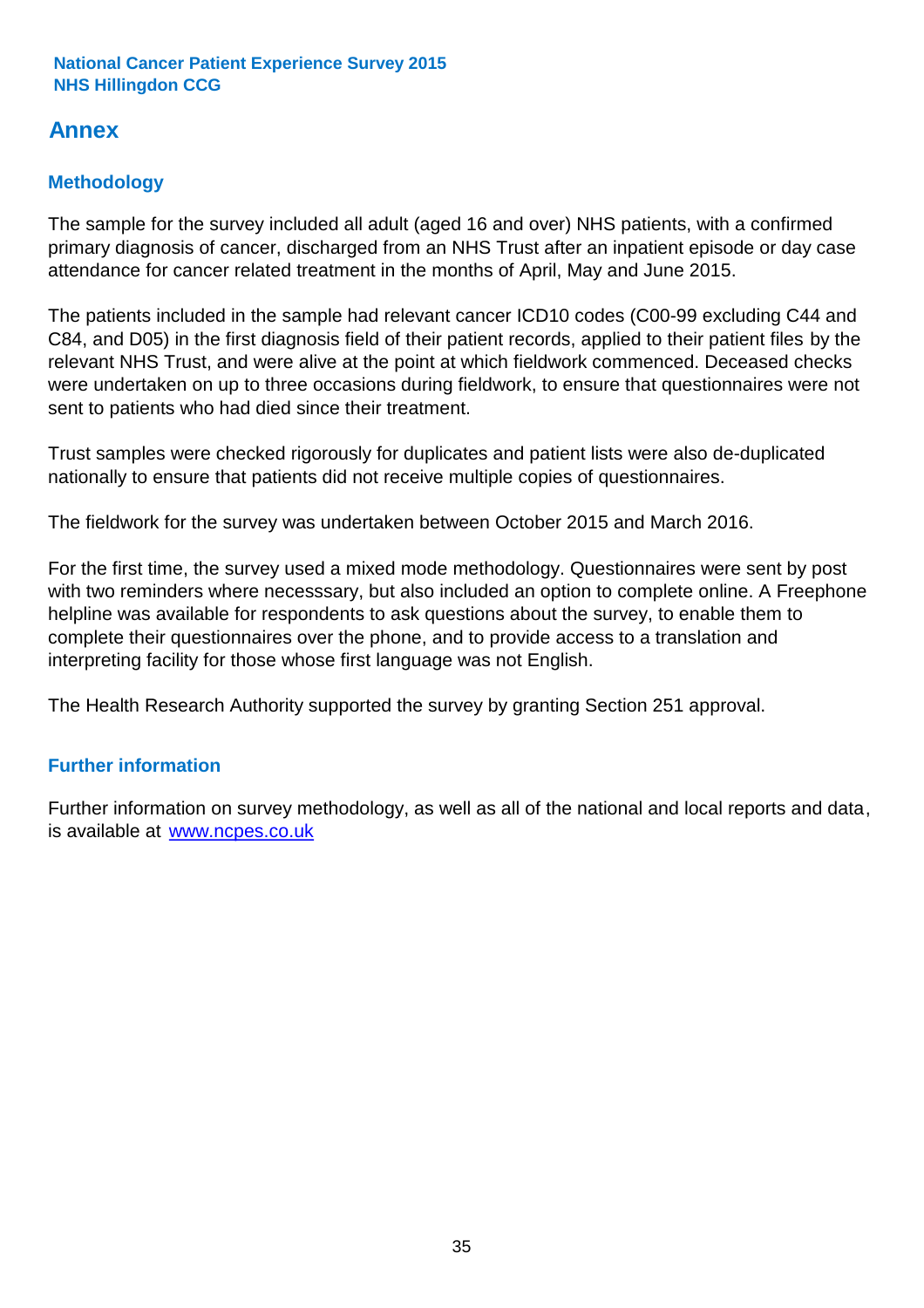### **Redevelopment of the 2015 survey**

A number of significant changes have been made to the National Cancer Patient Experience Survey in 2015:

- the length of the questionnaire has been reduced
- response options have been reviewed and changed to make them consistent throughout the survey
- some of the questions and / or answer options have been changed so that they are now in line with questions in other patient surveys (e.g. the Care Quality Commission national patient surveys), to improve comparability between them
- the topic areas within the questionnaire have been redesigned to capture the whole patient journey.

There are 50 questions in the questionnaire that relate directly to patient experience. Of these, 14 remain unchanged from previous years; and a further 21 have been slightly amended. We draw caution in directly comparing data from the 2015 survey to the findings of the previous CPES surveys, even for identical questions. Changes in the structure of the survey instrument (questionnaire) and also the administration of the survey (calendar period and length of time from sampling to field work start and completion) may influence nationwide averages, although these features will not greatly impact on relative comparisons (e.g. between patient groups or hospitals).

The other 15 questions are either new or substantially changed from previous years.

It is expected that there will be few, if any changes, to the questionnaire going forward so we will be able to compare the results year on year. Where changes are necessary they are expected to be for methodological reasons or to improve question reliability.

Another significant change in 2015 is that an online version of the questionnaire has been developed. The online version was developed to make the questionnaire more accessible for respondents. This may have an impact on the demographic characteristics of the respondents. This may be an improvement if previously underrepresented groups have responded. However, changes to the demographics of respondents may have implications on the overall results - and again, leads us to draw caution in directly comparing results with previous years.

### **Official Statistics**

The 2015 survey data has been published for the first time as Official Statistics. The 2015 survey data has been produced and published in line with the Code of Practice for Official Statistics.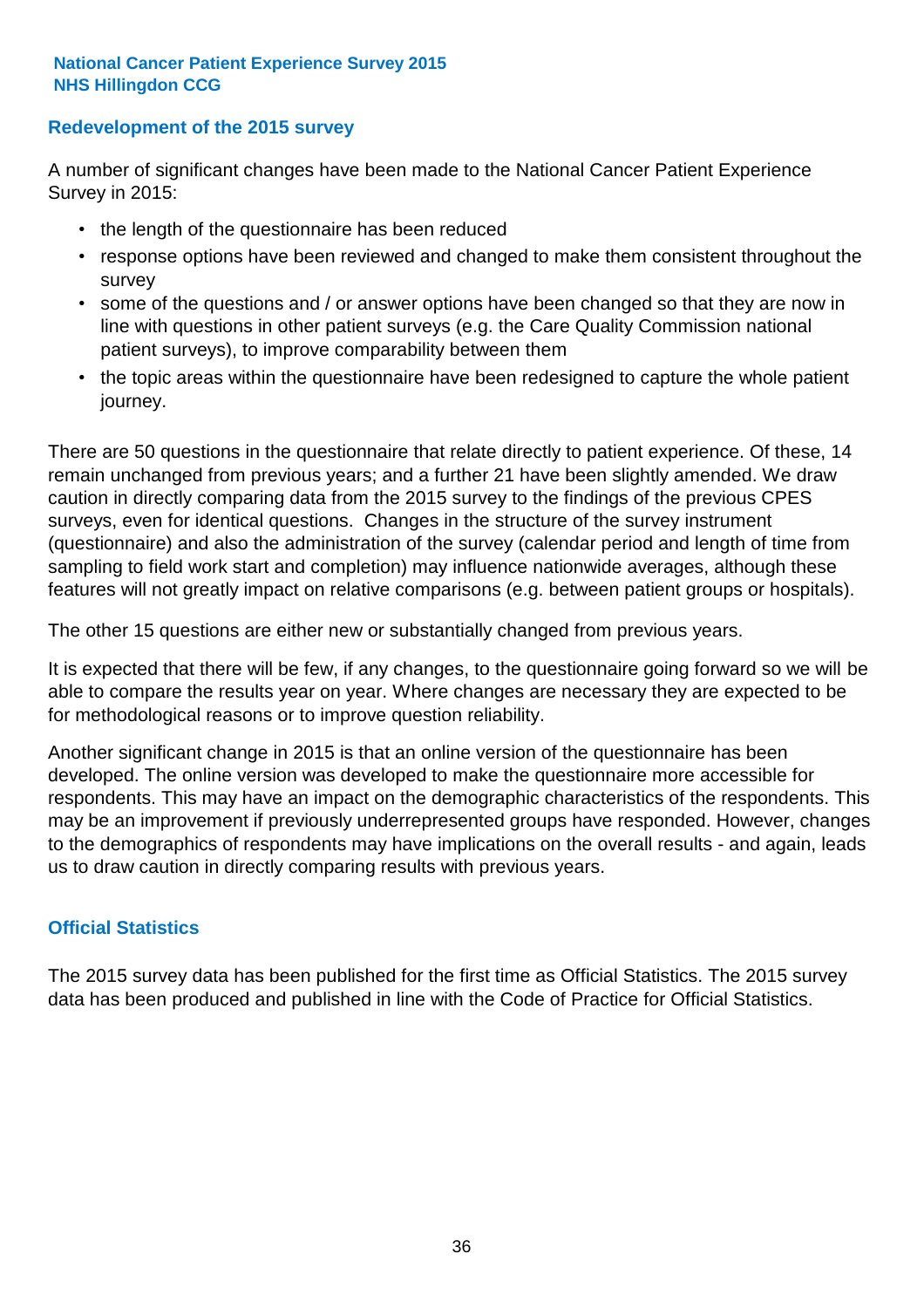### **Scoring methodologies**

49 of the 50 questions relating directly to patient experience have been summarised as the score of the percentage of patients who reported a positive experience. For example:

- question 6 asks: "Overall, how did you feel about the length of time you had to wait for your test to be done?". Responses have been recorded as positive only for those patients who selected the first option ("It was about right")
- question 11 asks: "When you were told you had cancer, were you given written information about the type of cancer you had?". Responses have been recorded as positive only for those patients who selected the first option ("Yes, and it was easy to understand").

Where options do not provide any information on positive/negative patient experience (e.g. "Don't know / can't remember"), they are excluded from the score.

The other question (question 59) asks respondents to rate their overall care on a scale of 0 to 10. Scores have been given as an average on this scale.

A copy of the 2015 questionnaire, marked up with all of these scoring conventions, is available at www.ncpes.co.uk

Further details on the scoring methodology can be found in the technical document for the survey, available at <u>www.ncpes.co.uk</u>

#### **Case-mix adjustment**

For the first time in 2015, case-mix adjusted findings are being presented alongside unadjusted results for CCGs. Case-mix adjustment allows us to account for the impact that differing patient populations might have on results. By using the case-mix adjusted estimates we can obtain a greater understanding of how a CCG is performing given their patient population.

The factors taken into account in this case-mix adjustment are gender, age, ethnic group, deprivation, and tumour group.

For further details on case-mix adjustment, please refer to the technical document for the survey, available at www.ncpes.co.uk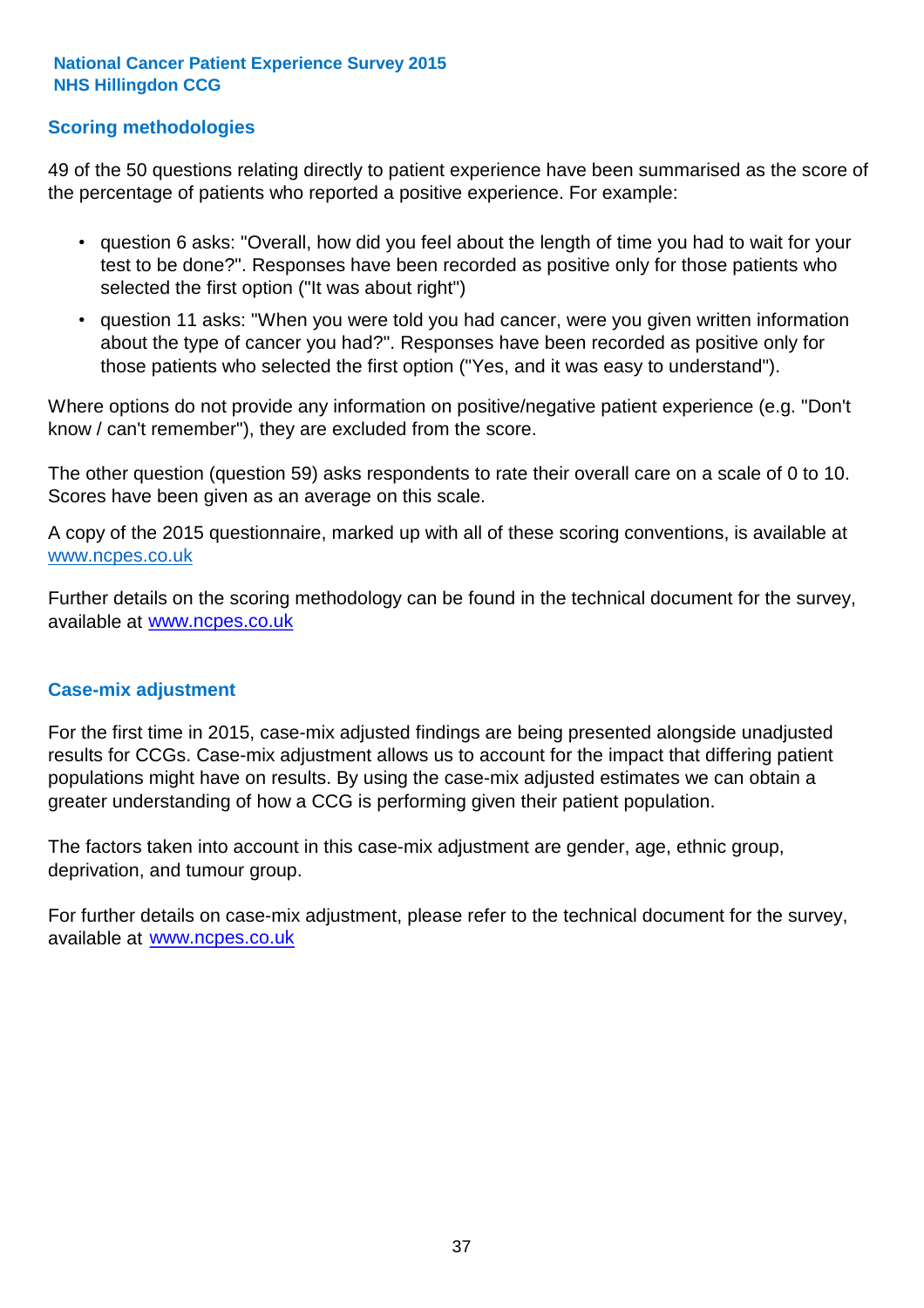## **Response Rates**

|                 | Sample<br><b>Size</b> | <b>Excluded</b> | Adjusted<br><b>Sample</b> | <b>Not</b><br>Returned   Refused | <b>Blank</b> | Completed | Response<br>Rate |
|-----------------|-----------------------|-----------------|---------------------------|----------------------------------|--------------|-----------|------------------|
| <b>National</b> | 116,991               | 8.719           | 108,272                   | 33,168                           | 3.918        | 71,186    | 66%              |
| 08G             | <b>370</b>            | 36              | 334                       | 120                              | 14           | 200       | 60%              |

#### **Respondents by tumour group**

The tables below show the numbers of patients from each tumour group and the age and gender distribution of these patients.

| <b>Tumour Group</b>  | Number of<br>respondents* |
|----------------------|---------------------------|
| Brain / CNS          | 3                         |
| <b>Breast</b>        | 48                        |
| Gynaecological       | 11                        |
| Colorectal / LGT     | 20                        |
| Lung                 | 10                        |
| <b>Skin</b>          | 6                         |
| Haematological       | 52                        |
| <b>Upper Gastro</b>  | 8                         |
| Other                | 8                         |
| Urological           | 8                         |
| Prostate             | 14                        |
| Sarcoma              | $\overline{4}$            |
| <b>Head and Neck</b> | 8                         |

*\* These figures may not match the numerator for all questions in the 'Comparisons by tumour group' section of this report, because not all questions were answered by all respondents.*

### **Respondents by age and gender**

The questionnaire asked respondents to give their year of birth. This information has been amalgamated into 8 age bands. The age and gender distribution for the CCG was as follows:

|             | 16-24 | 25-34 | 35-44 | 45-54 | 55-64 | 65-74 | 75-84 | $85+$ | Total |
|-------------|-------|-------|-------|-------|-------|-------|-------|-------|-------|
| <b>Male</b> |       |       |       | 10    | 24    | 37    |       |       | 99    |
| Female      |       |       |       |       | 31    | 27    | 18    |       | 101   |
| Total       |       |       |       | 21    | 55    | 64    | 39    | 12    | 200   |